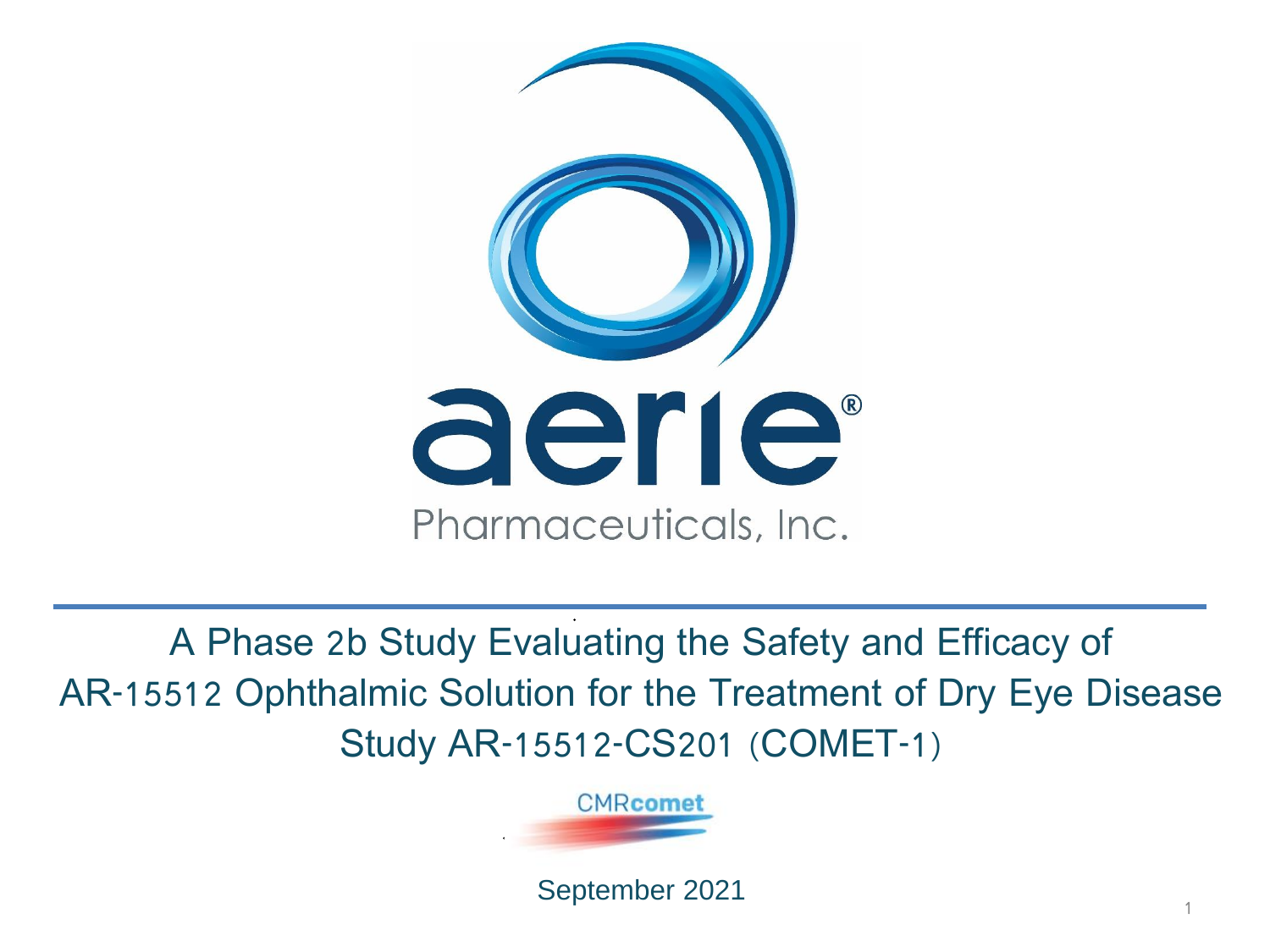### **Important Information**



Any discussion of the potential use or expected success of our product candidates is subject to our regulatory approval. The information in this presentation is current only as of its date and may have changed prior to it being read or may change in the future. We undertake no obligation to update this information in light of new information, future events or otherwise. We are not making any representation or warranty that the information in this presentation is accurate or complete. Certain statements in this presentation are "forward-looking statements" within the meaning of the federal securities laws. Words such as "may," "will," "should," "would," "could," "believe," "expects," "anticipates," "plans," "intends," "estimates," "targets," "projects," "potential" or similar expressions are intended to identify these forward-looking statements. Forward-looking statements in this presentation includes statements regarding our intentions, beliefs, projections, outlook, analyses or current expectations concerning, among other things, our expectations regarding the effectiveness of our product candidates, including AR-15512, and the success, timing and cost of our ongoing and anticipated clinical trials for our product candidates, including AR-15512. These statements are based on the Company's current plans and expectations. Known and unknown risks, uncertainties and other factors could cause actual results to differ materially from those contemplated by the statements. In evaluating these statements, you should specifically consider various factors that may cause our actual results to differ materially from any forward-looking statements. These risks and uncertainties are described more fully in the quarterly and annual reports that we file with the SEC, particularly in the sections titled "Risk Factors" and "Management's Discussion and Analysis of Financial Condition and Results of Operations." Such forward-looking statements only speak as of the date they are made. We undertake no obligation to publicly update or revise any forward-looking statements, whether because of new information, future events or otherwise, except as otherwise required by law.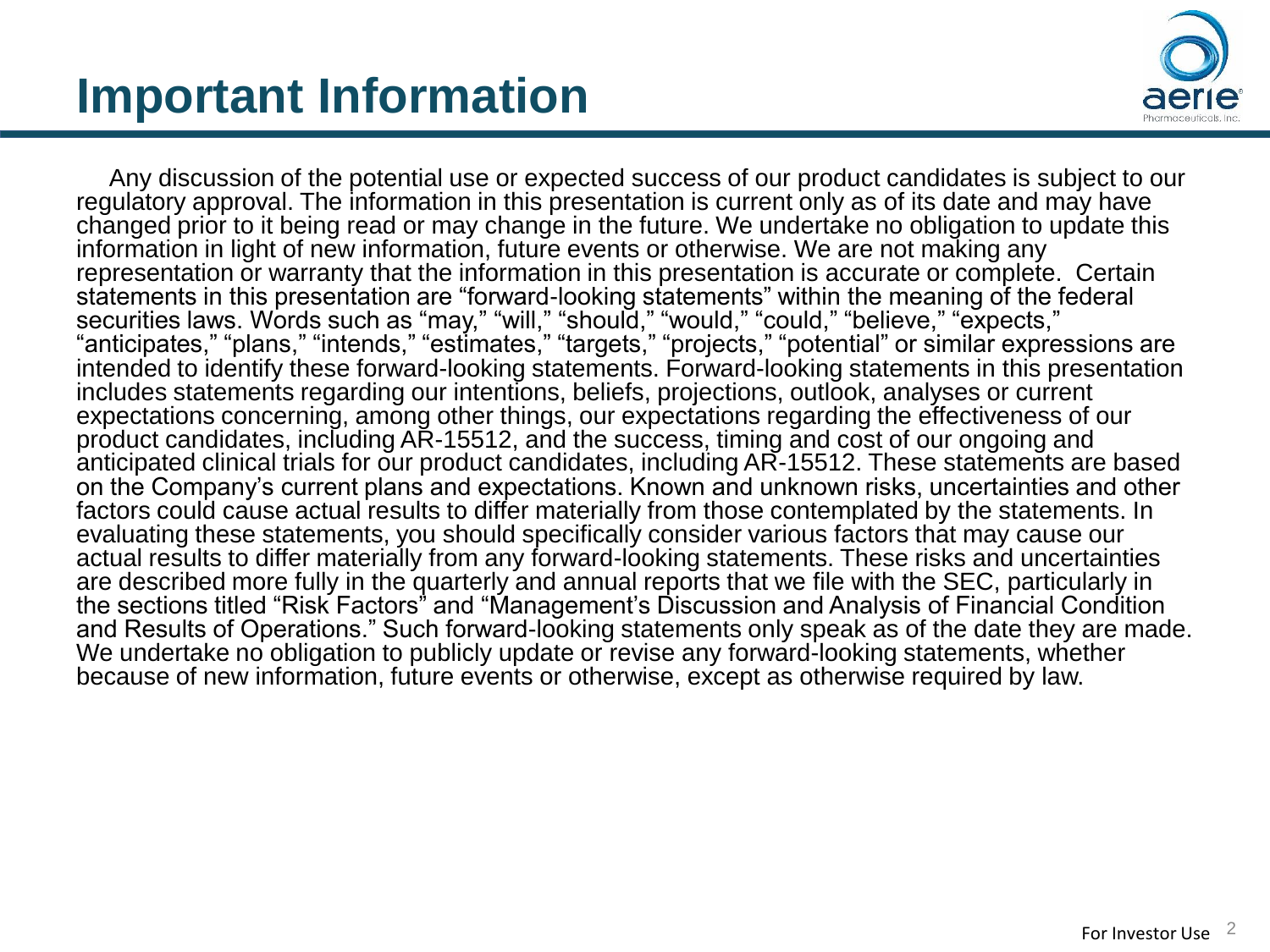# **Dry Eye**



- Over 30 million individuals in the US alone suffer from dry eye, yet less than 10% are treated.
	- Prevalence of dry eye continues to rise as a result of an aging population, and more frequent use of contact lenses, computers, smartphones, and tablets.
- Dry eye represents one of the most common reasons for patients seeing an ophthalmologist or optometrist.
	- The majority of patients seeking medical attention for dry eye do not receive a pharmaceutical intervention or punctal plugs.<sup>1</sup>
- Dry eye is a symptomatic disease, yet most products (except Lifitegrast) approved for the chronic treatment of dry eye are not indicated for the improvement of dry eye symptoms.
- We designed the Phase 2b clinical study to fully characterize a novel TRPM8 agonist in order to optimize the Phase 3 program.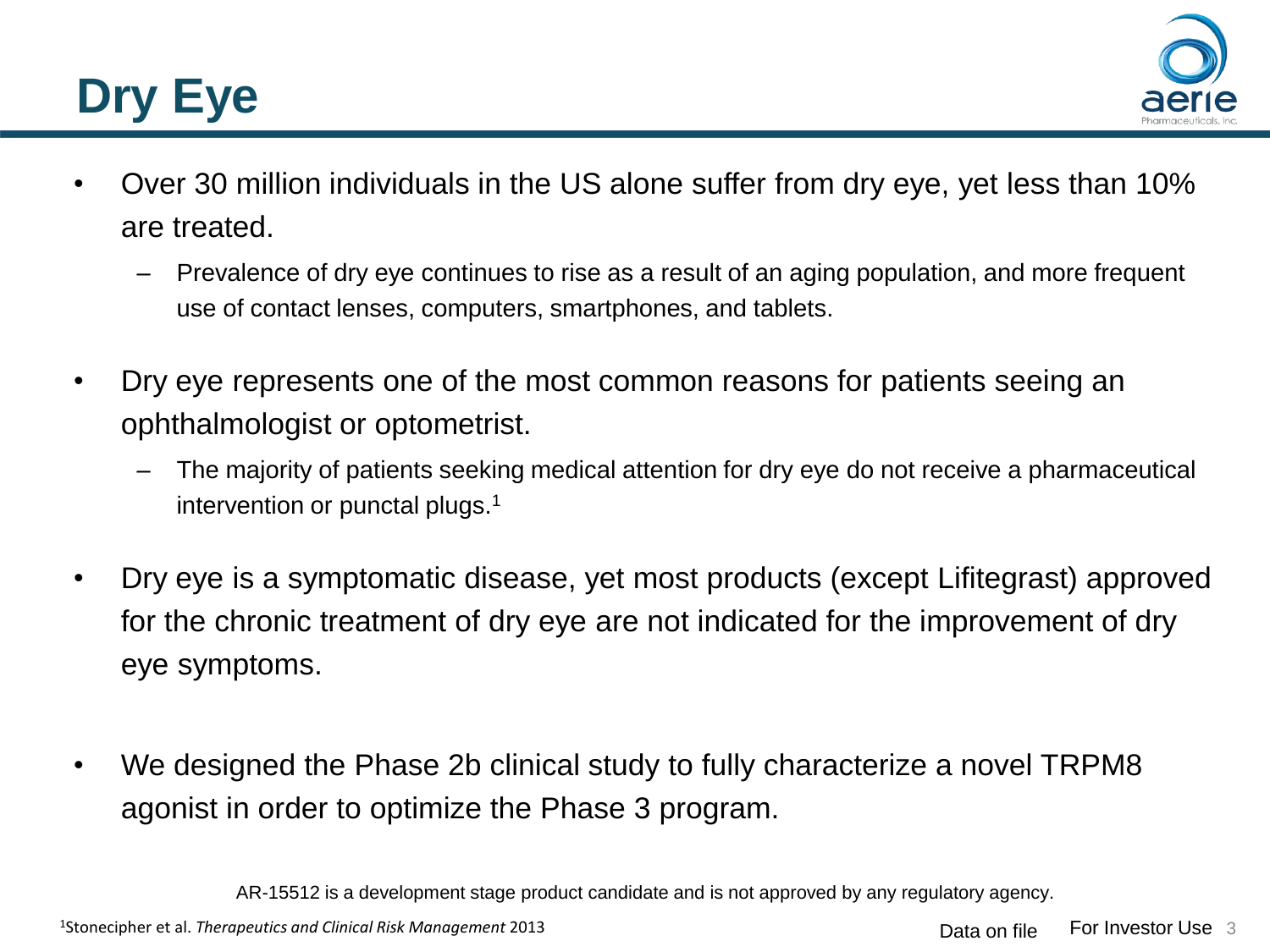## **Executive Summary**



- In this Phase 2b clinical study, two concentrations (0.0014% and 0.003%) of AR-15512 dosed twice daily were evaluated for safety and efficacy vs. vehicle in subjects with dry eye.
- Statistically significant efficacy was demonstrated across multiple pre-specified symptom and sign endpoints with 0.003% AR-15512.
	- Statistically significant improvements in symptoms of Ocular Discomfort, SANDE\*, and Eye Dryness.
	- Statistically significant improvements in signs for tear production, conjunctival redness, and ocular surface staining.
- Efficacy for both symptoms and signs observed as early as 14 days.
- Continued improvement in symptoms and signs over the 3-month (84-day) study.
- The formulations were safe and well-tolerated.
	- Most common AE was instillation site burning or stinging (~95% rated as mild).
	- < 2% of subjects in the 0.003% treatment group discontinued the study due to AEs.
	- No systemic or serious AEs attributed to study medication.
- 0.003% AR-15512 selected for advancement with planned initiation of Phase 3 pivotal studies in H1 2022.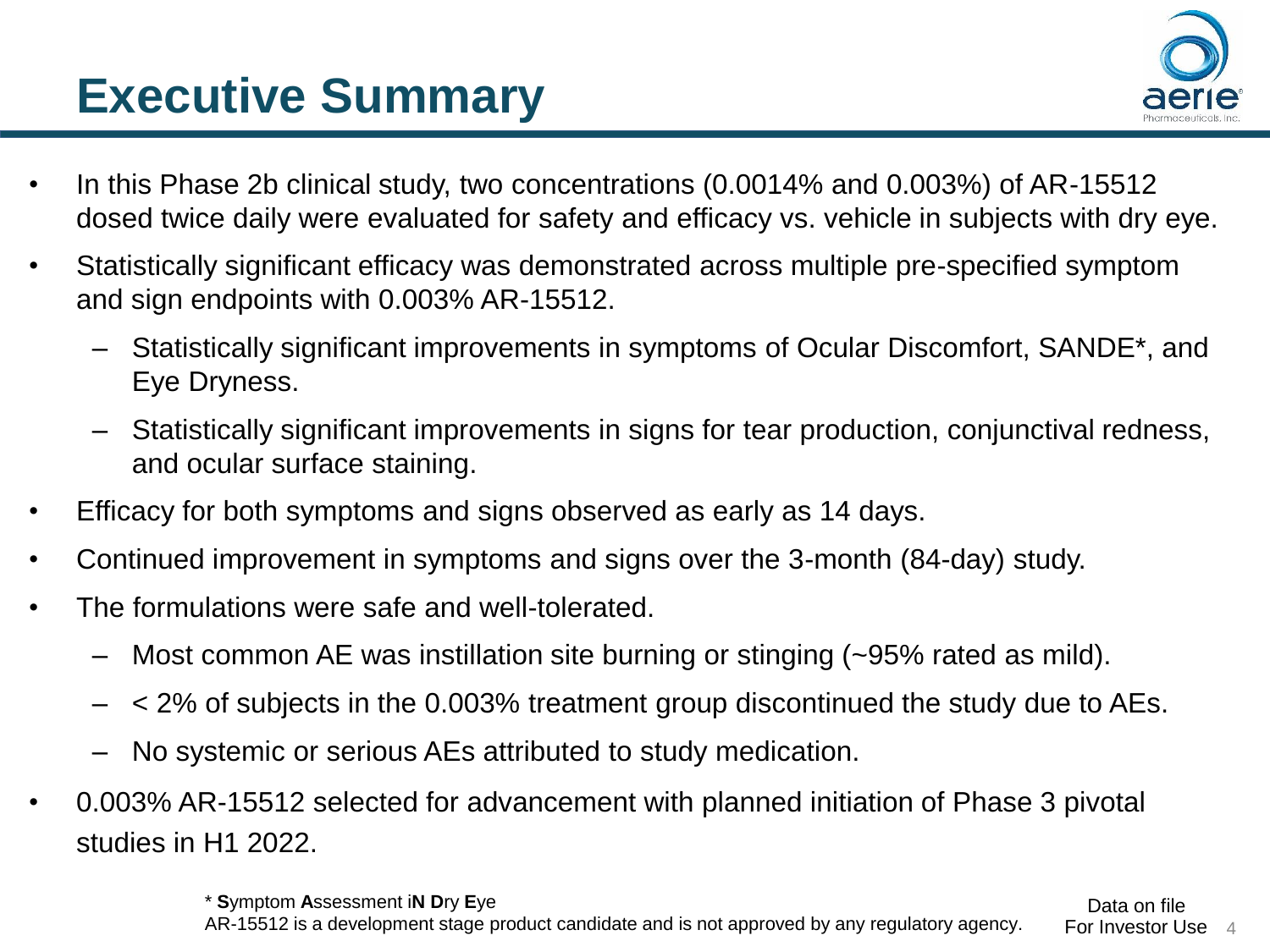<sup>1</sup>Eguchi et al. *Biomed Res Int* 2017; <sup>2</sup>Yang et al. *Pharmaceuticals* 2018; <sup>3</sup>Craig et al. TFOS DEWSII Report. *Ocular Surface* 2017. 5

#### **AR-15512: A Selective TRPM8 Agonist for Dry Eye**

- TRPM8 (transient receptor potential melastatin) receptors are cold-sensitive thermoreceptors that play key role in tear film homeostasis.1-2
	- Located on eyelid and cornea.
	- TRPM8 channels detect drops in corneal temperature associated with tear evaporation on ocular surface.
- AR-15512 is a potent and highly-selective TRPM8 agonist designed as a potential treatment for DED.
	- AR-15512 shown *in vivo* to increase tearing in a concentrationdependent manner.
- AR-15512 produces cooling sensation (via TRPM8 receptor) designed to reduce ocular discomfort and pain.
- Targeting the TRPM8 receptor offers a new modality for treating symptoms and signs dry eye.
	- Neuro-sensory abnormalities now recognized to play a role in the etiology of dry eye disease.<sup>3</sup>

Cornea TRPV1-4, TRPA1 TRPC4, TRPM8 Conjunctiva TRPV1, TRPV2, and TRPV4

**Eyelid TRPM8** 

AR-15512 is a development stage product candidate and is not approved

by any regulatory agency.



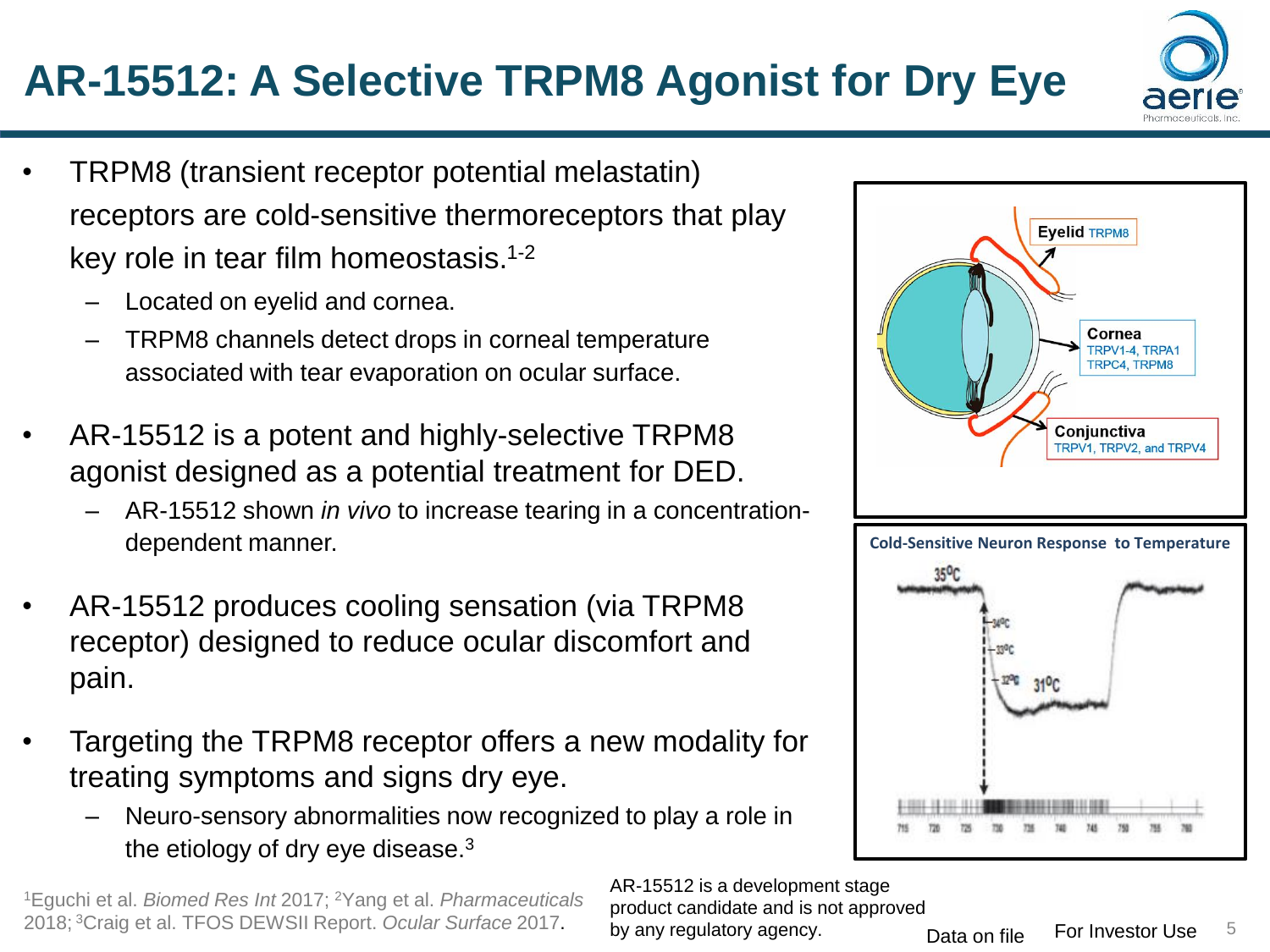# **Study Design**



- **Objective**: To evaluate the safety, tolerability, and efficacy of 2 doses (0.0014%, 0.003%) topical ophthalmic AR-15512 compared to vehicle administered twice daily in subjects with dry eye disease (DED).
- **Design**: Double-masked, vehicle-controlled multicenter randomized study with environment and controlled adverse environment (CAE) endpoints.



#### • **Key Endpoints:**

- o Symptoms: Ocular Discomfort (ODS), SANDE, Eye Dryness (EDS), Ocular Pain
- o Signs: Schirmer Score (Anesthetized and Unanesthetized), Ocular Surface Staining, Conjunctival Redness, Tear Film Break-up Time
- o Primary (Day 28): Change in ODS; Change in Anesthetized Schirmer

Data on file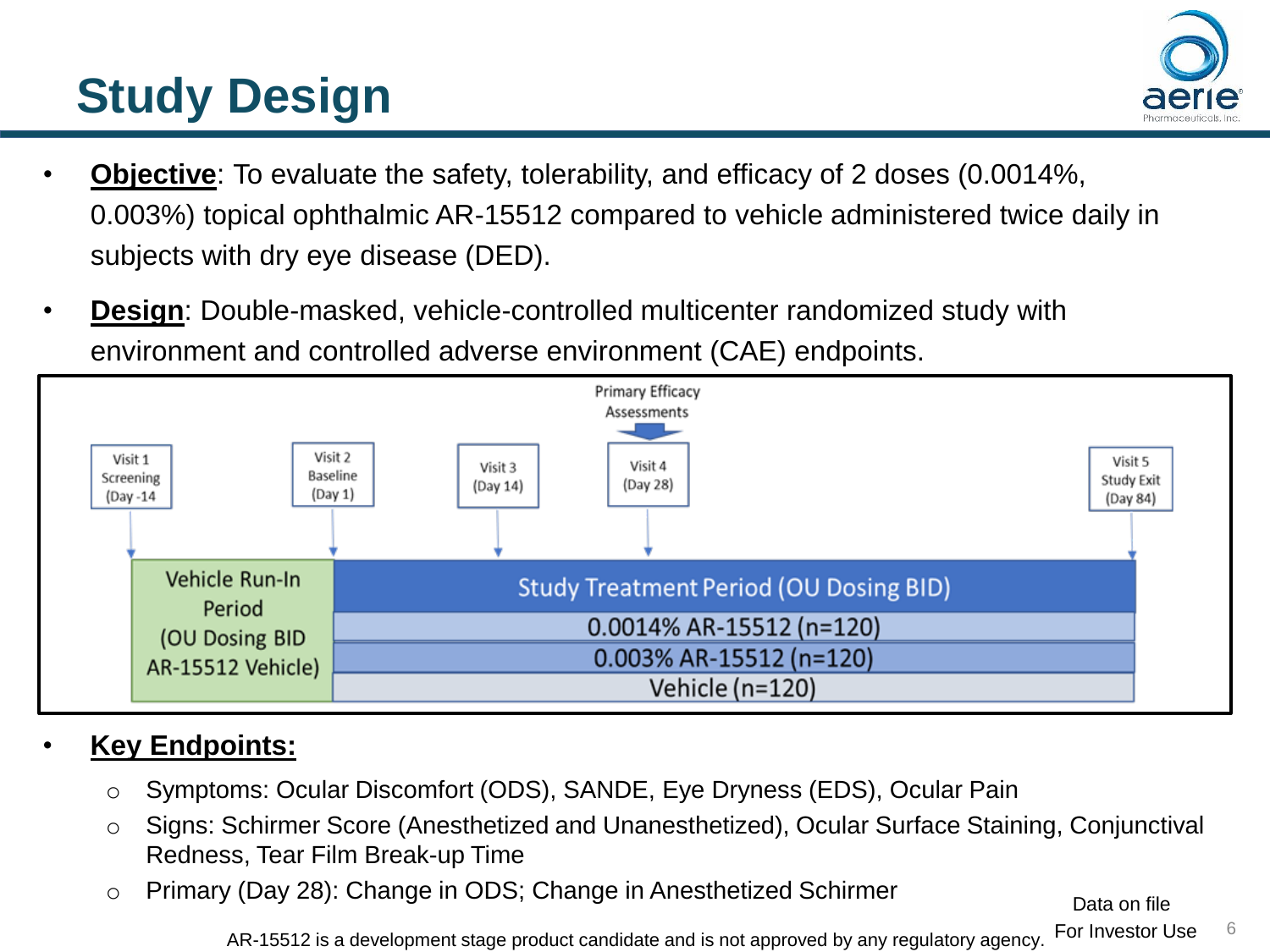# **Key Inclusion Criteria**



- Male or female, 30 years of age or older at the Screening visit.
- Have a history of dry eye disease within the previous 6 months.
- Have used, and/or desired to use artificial tears for dry eye disease (DED) within 2 months prior to the Screening visit.
- Symptoms of DED based Ocular Discomfort Score(ODS) VAS and Global SANDE questionnaires at both the Screening and Baseline visits.
- Anesthetized Schirmer test score  $\geq 2$  and  $<$  10 mm/5 min at both Screening and Baseline visits.
- Total corneal fluorescein staining score of ≥ 2 and ≤ 15 based on modified NEI grading scheme (0- 20), with no one region scoring >3 at Screening visit.
- BCVA of 20/200 (0.70 LogMAR) or better in both eyes at both the Screening and Baseline visits.
- Good general and ocular health, as determined by the investigator using medical history, ophthalmic examination, blood chemistry and hematology, urinalysis and vital signs at the Screening visit.
- Capable of giving signed informed consent, which includes compliance with the requirements and restrictions listed in the informed consent form (ICF) and in this protocol.
- Able, as assessed by the investigator, and willing to follow study instructions and likely to complete all required study visits.

For Investor Use 7 Data on file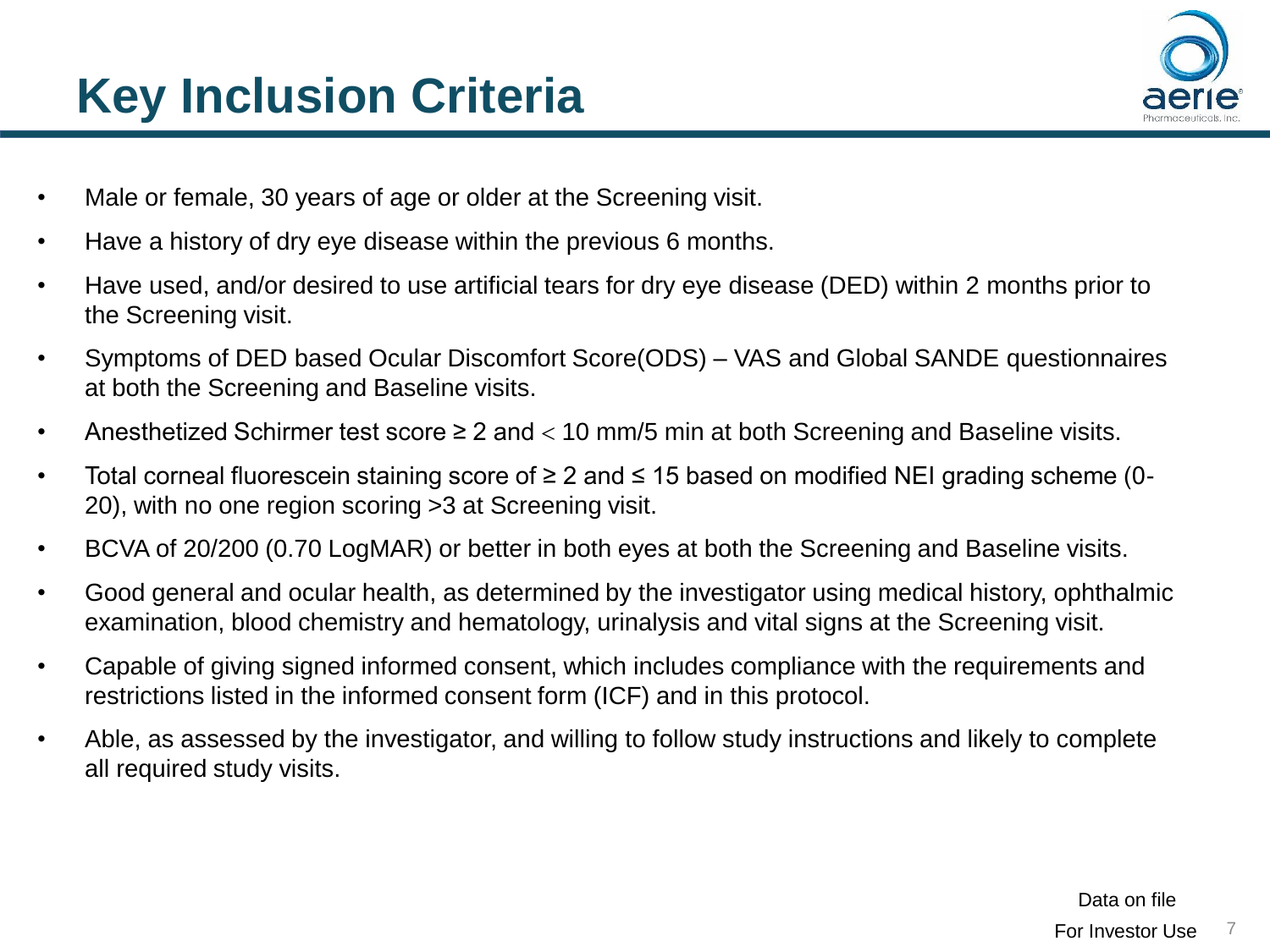# **Key Exclusion Criteria**



- History or presence of any ocular disorder or condition (other than DED) in either eye that would, in the opinion of the investigator, likely interfere with the interpretation of the study results or subject safety.
- History of ocular surgery within 1 year prior to the Screening visit.
- Punctal or intracanalicular plug present in either eyelid within 1 year prior to the Screening visit or anticipated plug insertion or occlusion at any time during the study.
- Use of contact lenses in either eye within 7 days prior to Screening visit or planned use during the study.
- Regular use of lid hygiene within 14 days prior to the Screening visit or any planned use during study.
- Use of any topical ocular medications for DED, ocular corticosteroid or NSAID, glaucoma medications, eye whitening, topical antibiotics, topical antihistamines, mast cell stabilizers or other OTC or nutritional supplements with exception of ATs within 30 days prior to Screening or anticipated use during study.
- Use of artificial tears within 2 hours prior to the Screening visit or anticipated use during the study.
- Use of systemic medications associated with treatment of severe DED and/or Meibomian gland disease (such as oral pilocarpine, oral cevimeline, oral macrolides, oral tetracyclines, oral retinoids within 90 days prior to Baseline Visit or anticipated use during the study.
- Use of systemic corticosteroids started < 90 days prior to Baseline visit or change in dosage during study. Non-ocular topically applied corticosteroids (including nasal inhalers) will be permitted.
- Known allergies or sensitivity to the study interventions or study diagnostic agents.
- Positive pregnancy test at Screening or Baseline, currently breastfeeding or plans to become pregnant during the study. Women of childbearing potential not using a medically acceptable form of birth control.
- The subject has a condition or is in a situation that, in the investigator's opinion, may put the subject at significant risk or may confound the study results.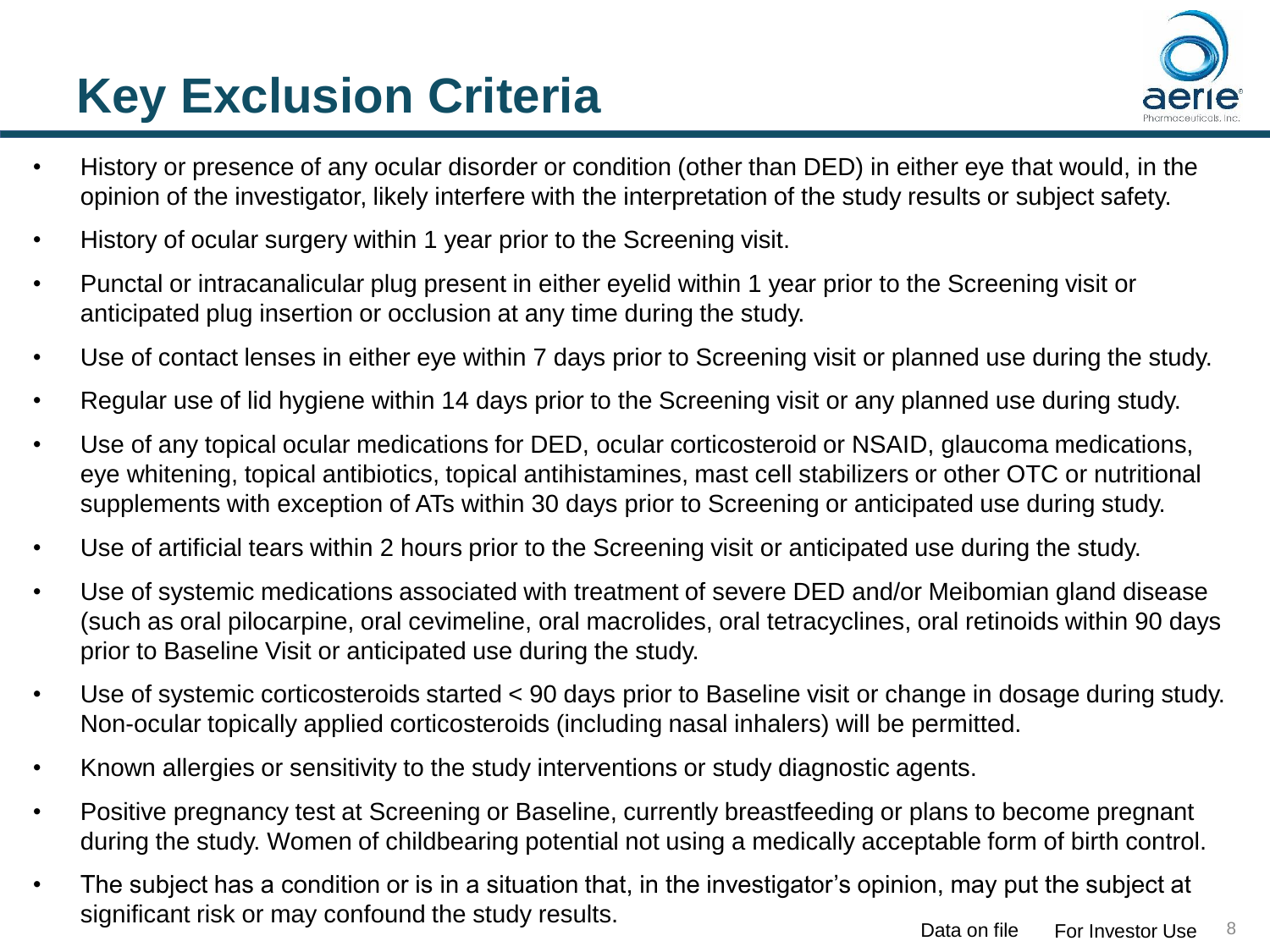

# **Subject Disposition**

- A total of 369 subjects were randomized.
	- The majority of subjects (>94% in active treatment groups) completed the study to Day 84.

|                                                                                                                                                                                           | 0.0014% AR-15512<br>$n = 121$                            | 0.003% AR-15512<br>$n = 122$                                | Vehicle,<br>$n = 126$                                    |
|-------------------------------------------------------------------------------------------------------------------------------------------------------------------------------------------|----------------------------------------------------------|-------------------------------------------------------------|----------------------------------------------------------|
| <b>Number of Subjects Randomized</b>                                                                                                                                                      | 121                                                      | 122                                                         | 126                                                      |
| Subjects Completed Study, no. (%)                                                                                                                                                         | 114 (94.2)                                               | 115(94.3)                                                   | 116(92.1)                                                |
| Subjects Discontinued, no. (%)<br><b>Adverse Event</b><br><b>Withdrawal of Consent</b><br>Non-Compliant<br>Lost to Follow-up<br><b>Investigator Decision</b><br><b>Protocol Violation</b> | 3(2.5)<br>4(3.3)<br>0<br>$\mathbf 0$<br>$\mathbf 0$<br>0 | 2(1.6)<br>3(2.5)<br>1(0.8)<br>0<br>$\overline{0}$<br>1(0.8) | 2(1.6)<br>3(2.4)<br>1(0.8)<br>1(0.8)<br>1(0.8)<br>2(1.6) |

• AEs leading to discontinuation included instillation site burning (2 in 0.0014% and 1 in 0.003%), instillation site stinging (1 in 0.003%) eyelid edema (1 in 0.0014%), epithelial defect (1 in vehicle), and respiratory failure (1 in vehicle).

AR-15512 is a development stage product candidate and is not approved by any regulatory agency. Data on file For Investor Use 9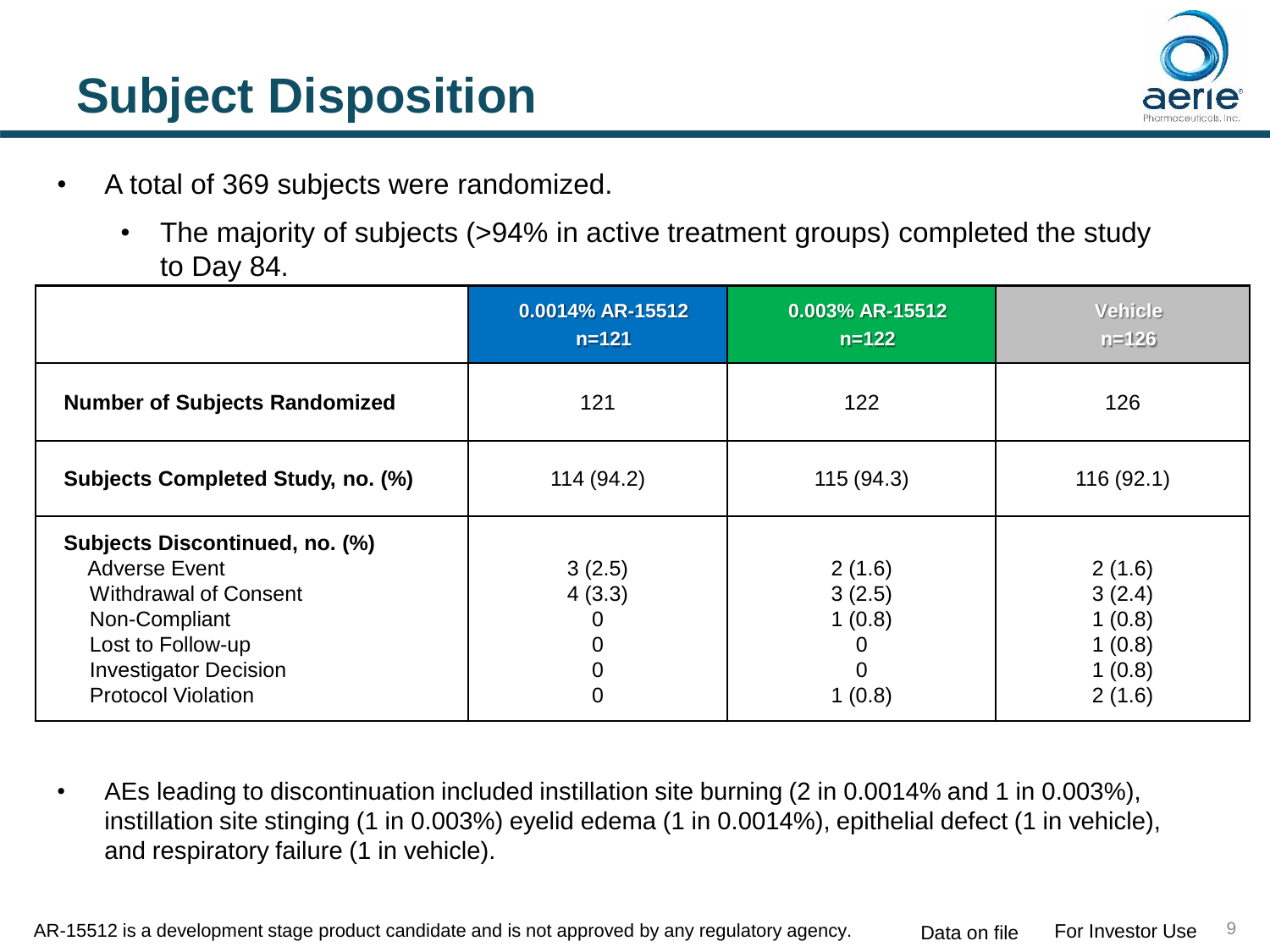

|                               | 0.0014% AR-15512<br>$n = 121$ | 0.003% AR-15512<br>$n = 122$ | <b>Vehicle</b><br>$n = 126$ |
|-------------------------------|-------------------------------|------------------------------|-----------------------------|
| Age (years)                   |                               |                              |                             |
| Mean (SD)                     | 65.5 (10.89)                  | 62.6 (13.01)                 | 63.1 (11.90)                |
| Range                         | $31 - 85$                     | $30 - 87$                    | $30 - 90$                   |
| <b>Gender</b>                 |                               |                              |                             |
| Female, no (%)                | 82 (67.8%)                    | 92 (75.4%)                   | 92 (73.0%)                  |
| Race, no (%)                  |                               |                              |                             |
| White/Caucasian               | 97 (80.2%)                    | 92 (75.4%)                   | 99 (78.6%)                  |
| <b>Black/African American</b> | 15 (12.4%)                    | 18 (14.8%)                   | 18 (14.3%)                  |
| Asian                         | $8(6.6\%)$                    | $11(9.0\%)$                  | 7(5.6%)                     |
| Other                         | $1(0.8\%)$                    | $1(0.8\%)$                   | 2(1.6%)                     |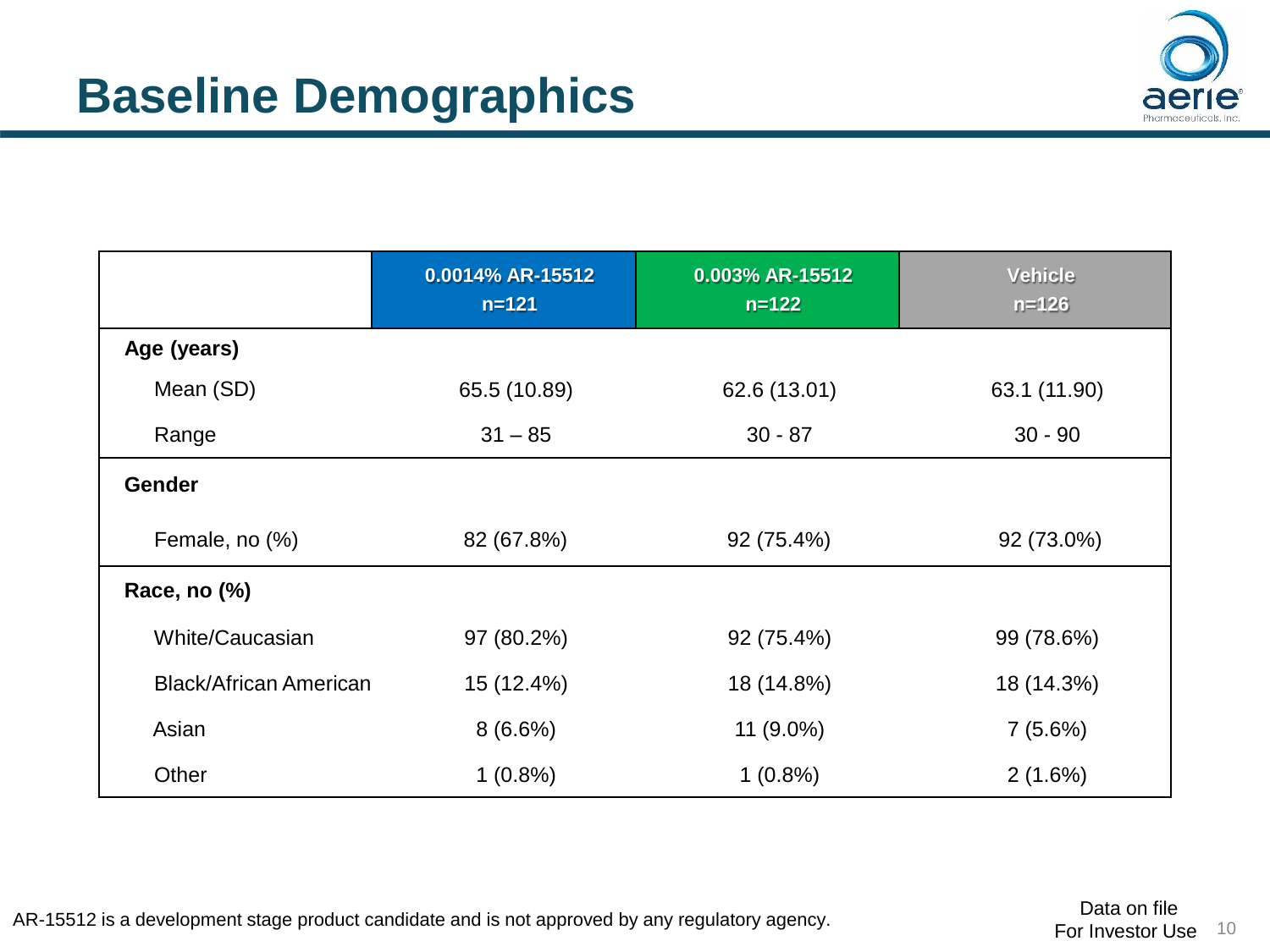#### **Symptoms: Statistically Significant Improvements in Endpoints for 0.003% AR-15512**



| <b>SYMPTOM</b>                                      | <b>TIMING</b>                                         | <b>Potential</b><br><b>FDA</b><br>endpoint |
|-----------------------------------------------------|-------------------------------------------------------|--------------------------------------------|
| <b>Ocular Discomfort Score (ODS-VAS)</b>            |                                                       |                                            |
| <b>Change from Baseline - Ocular Discomfort VAS</b> | Day 84 (p=0.028)                                      | Yes                                        |
| <b>Mean Ocular Discomfort VAS</b>                   | Day 84 (p=0.039)                                      | Yes                                        |
| <b>SANDE</b>                                        |                                                       |                                            |
| <b>Change from Baseline SANDE</b>                   | Day 14 (p=0.025), Day 28 (p=0.0005), Day 84 (p=0.002) | Yes                                        |
| <b>Mean SANDE</b>                                   | Day 28 (p=0.017), Day 84 (p=0.008)                    | Yes                                        |
| % Responders SANDE (>20)                            | Day 28 (p=0.0004), Day 84 (p=0.0497)                  | <b>No</b>                                  |
| % Responders SANDE (>30)                            | Day 28 (p=0.0231), Day 84 (p=0.0007)                  | <b>No</b>                                  |
| % Responders SANDE (>40)                            | Day 28 (p=0.0085), Day 84 (p=0.0025)                  | N <sub>o</sub>                             |
| Eye Dryness (EDS-VAS)                               |                                                       |                                            |
| Change from Baseline - EDS VAS                      | Day 84 (p=0.03)                                       | Yes                                        |
| Mean EDS VAS                                        | Day 84 (p=0.075)                                      | Yes                                        |
| Change from Baseline - EDS VAS (Post CAE)           | Day 84 (p=0.009)                                      | Yes                                        |
| <b>Ocular Pain (VAS)</b>                            |                                                       |                                            |
| Change from Baseline - Ocular Pain VAS              | Day 84 (p=0.079)                                      | Yes                                        |
| <b>Ocular Discomfort (Ora Calibra)</b>              |                                                       |                                            |
| Mean Ocular Discomfort (Ora Calibra)                | Day 84 (p=0.035)                                      | Yes                                        |

AR-15512 is a development stage product candidate and is not approved by any regulatory agency. Data on file For Investor Use  $11$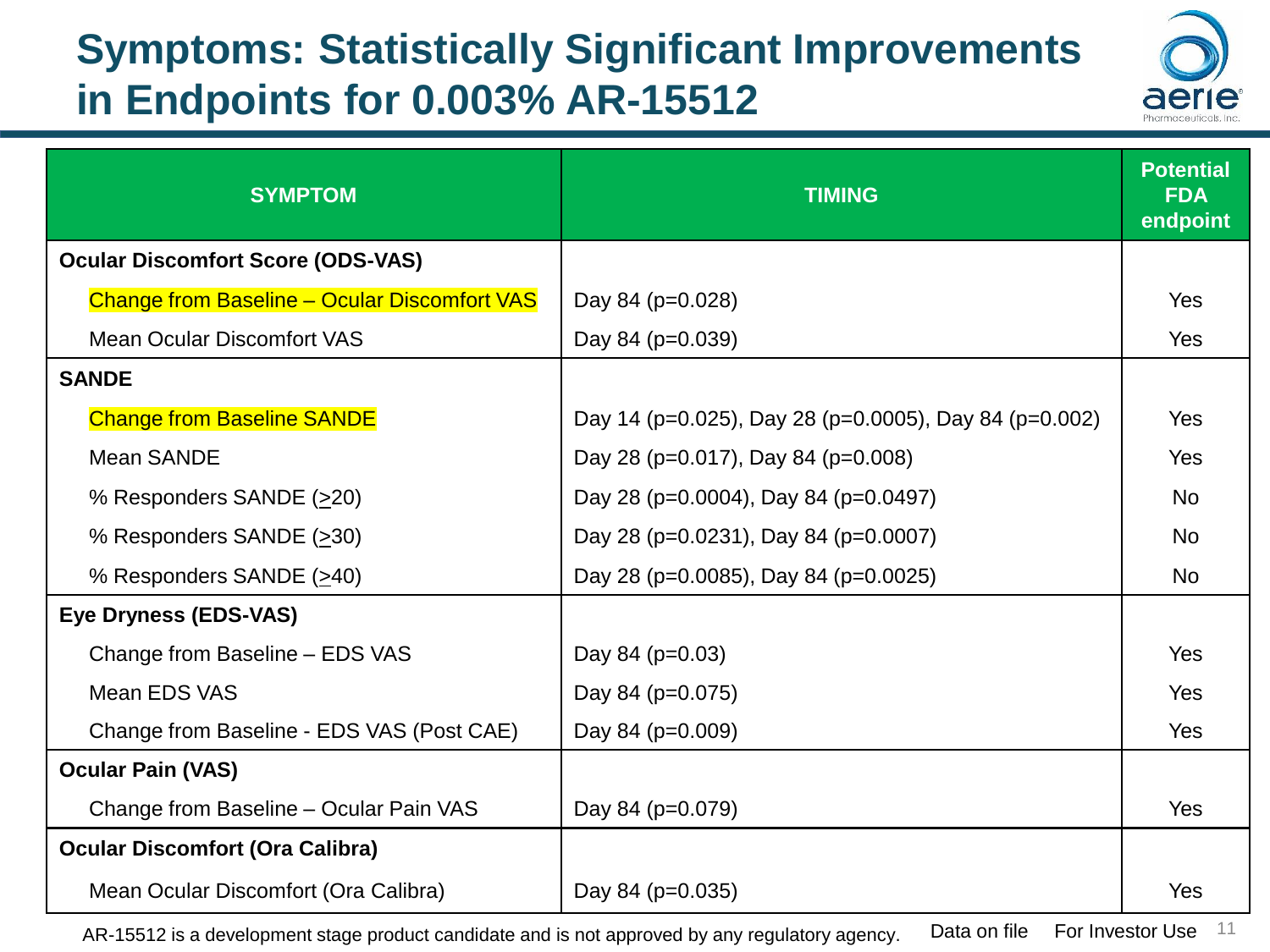## **Symptoms: Ocular Discomfort (ODS-VAS)**



For Investor Use 12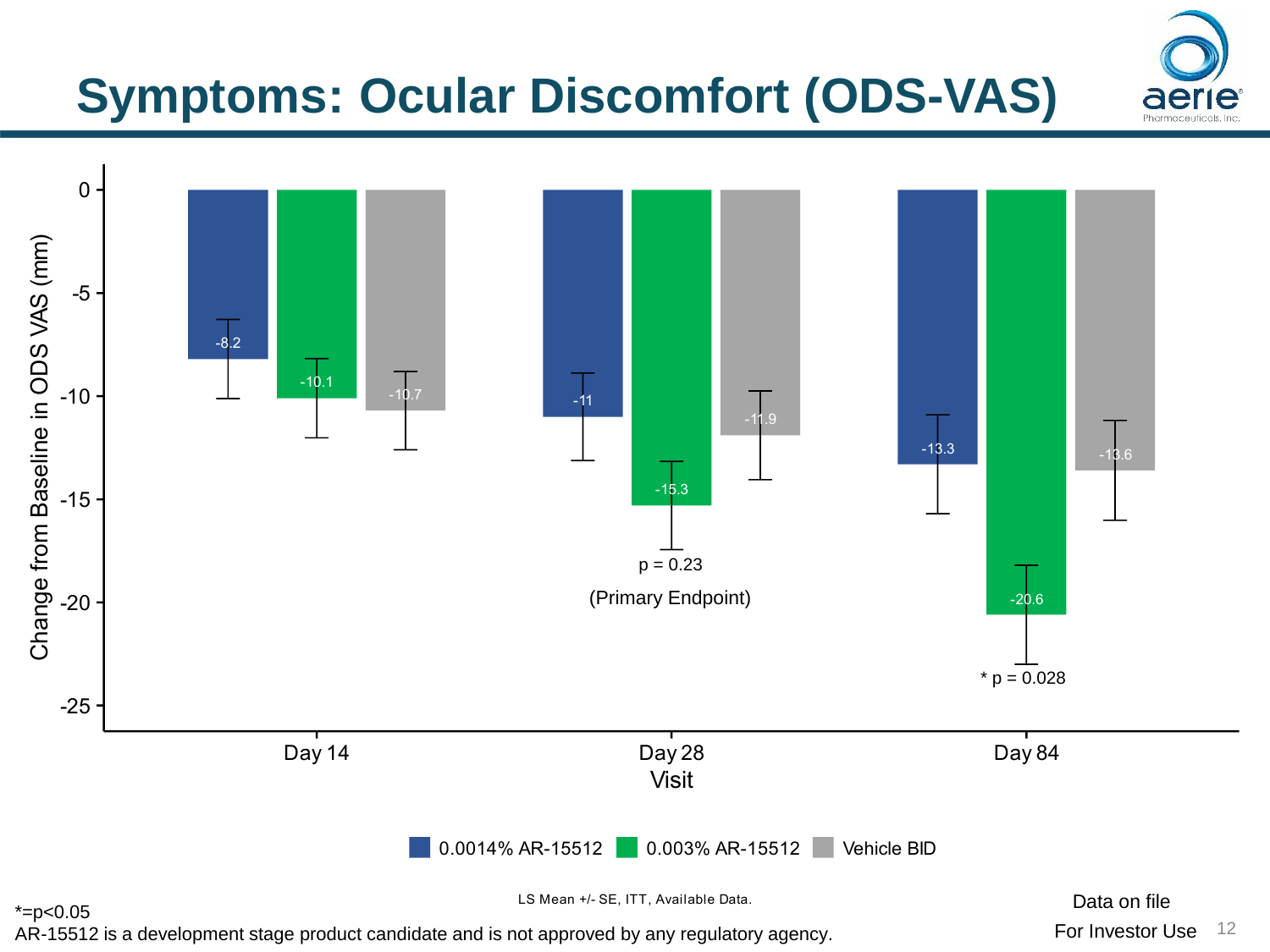## **Symptoms: SANDE**



AR-15512 is a development stage product candidate and is not approved by any regulatory agency.

For Investor Use 13

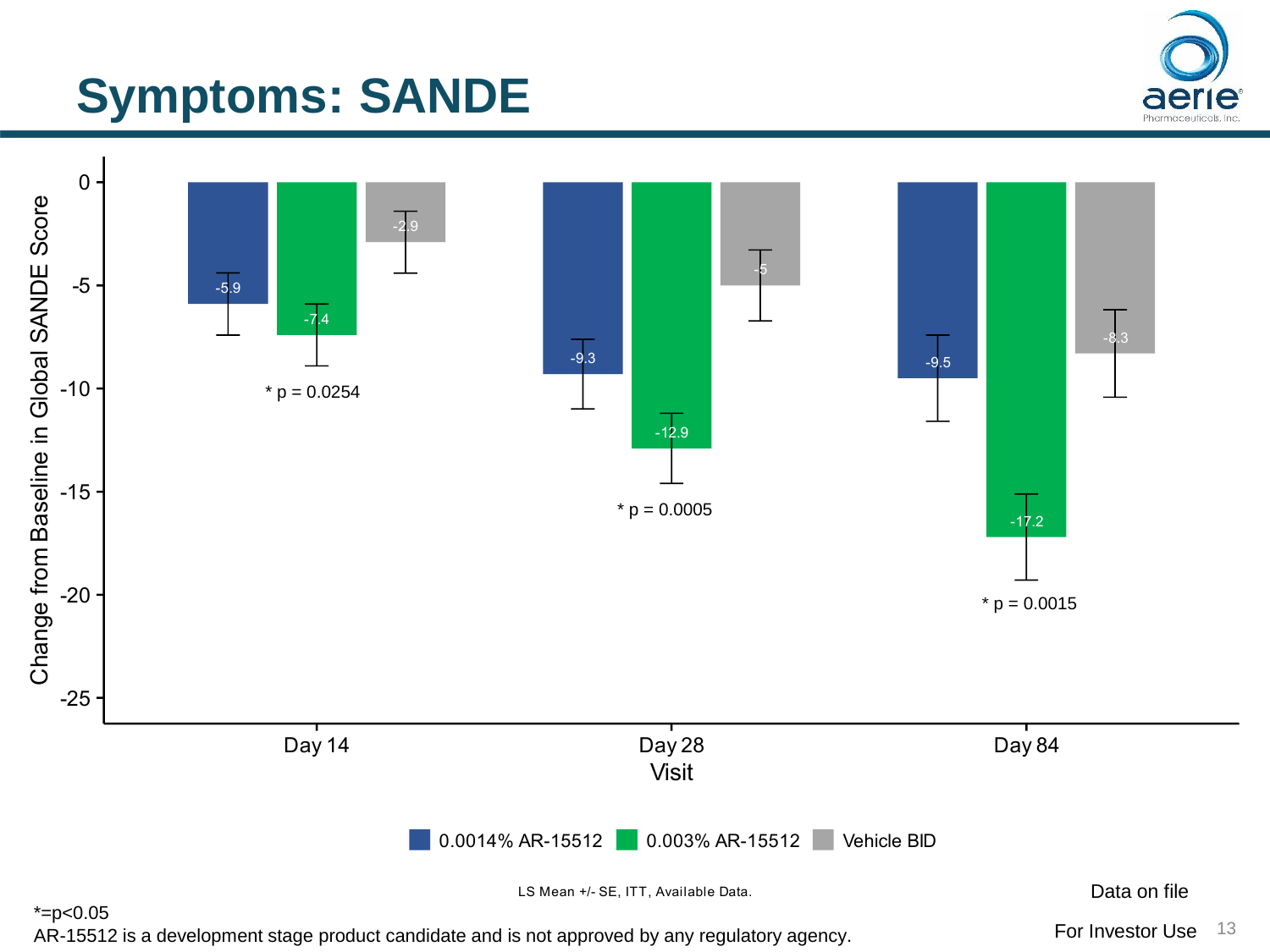## **Symptoms: Eye Dryness (EDS-VAS)**



AR-15512 is a development stage product candidate and is not approved by any regulatory agency.

For Investor Use 14

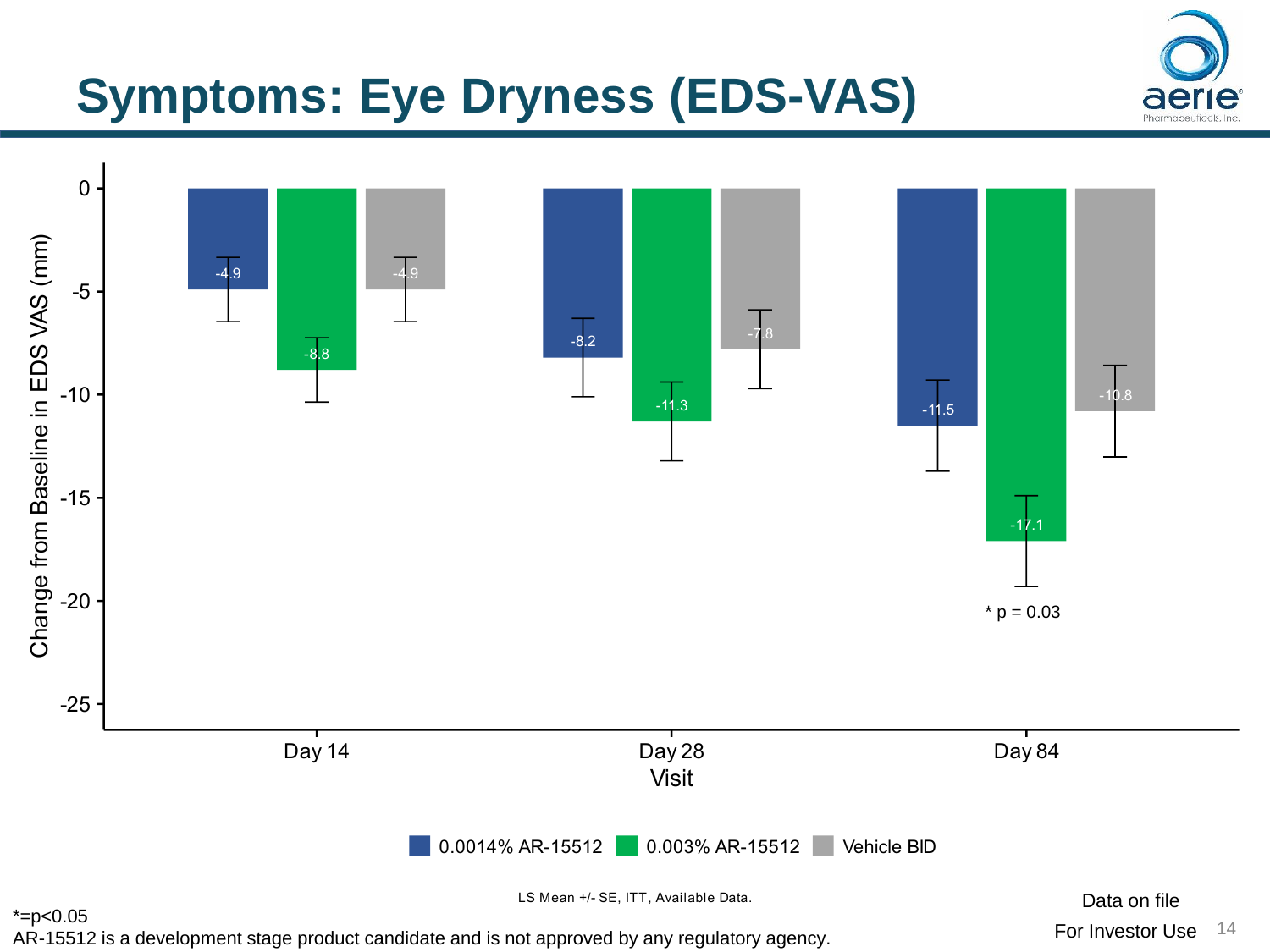### **Symptoms: Ocular Pain (VAS)**



AR-15512 is a development stage product candidate and is not approved by any regulatory agency.

For Investor Use 15

ael Pharmaceutik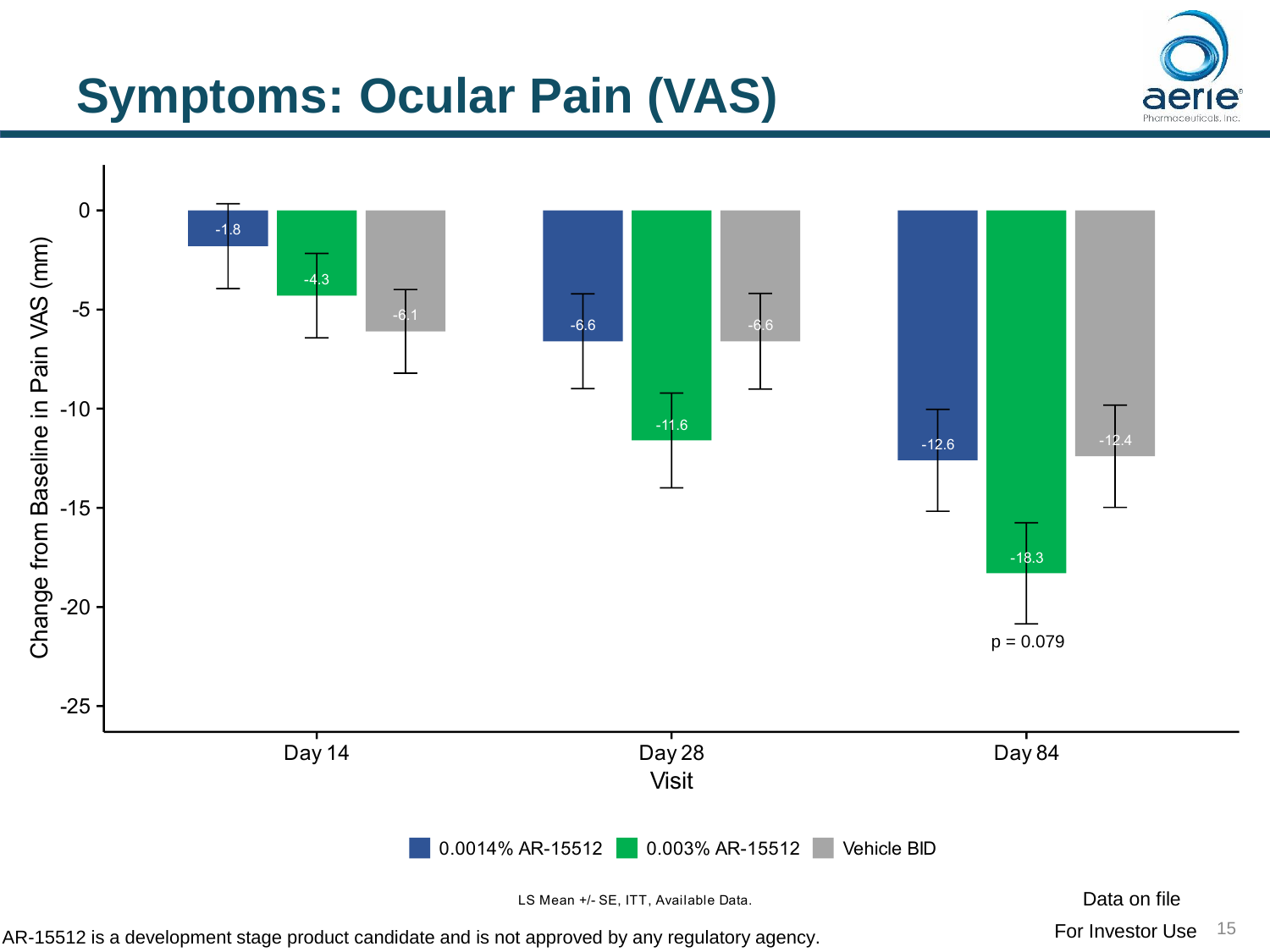

| <b>SIGN</b>                                      | <b>TIMING</b>                       | <b>Potential</b><br><b>FDA</b><br>endpoint |
|--------------------------------------------------|-------------------------------------|--------------------------------------------|
| Schirmer Score (Unanesthetized) *                |                                     |                                            |
| <b>Change from Baseline - Schirmer</b>           | Day 1 (p<0.0001), Day 14 (p<0.0001) | Yes                                        |
| % Responders $( \geq 10$ mm)                     | Day 1 (p<0.0001), Day 14 (p<0.0001) | Yes**                                      |
| <b>Conjunctival Redness</b>                      |                                     |                                            |
| <b>Change from Baseline Conjunctival Redness</b> | Day 84 (p=0.022)                    | Yes                                        |
| <b>Ocular Surface Staining</b>                   |                                     |                                            |
| Change from Baseline Total Surface Staining      | Day 14 (p=0.012), Day 84 (p=0.037)  | Yes                                        |
| Change from Baseline Conjunctival Staining       | Day 14 ( $p=0.005$ )                | Yes                                        |
| <b>Mean Conjunctival Staining</b>                | Day 14 ( $p=0.054$ )                | Yes                                        |

\* Unanesthetized Schirmer Score only measured at baseline and Day 14

\*\* Schirmer Responders (>10 mm) potentially a stand-alone endpoint for dry eye approval

Data on file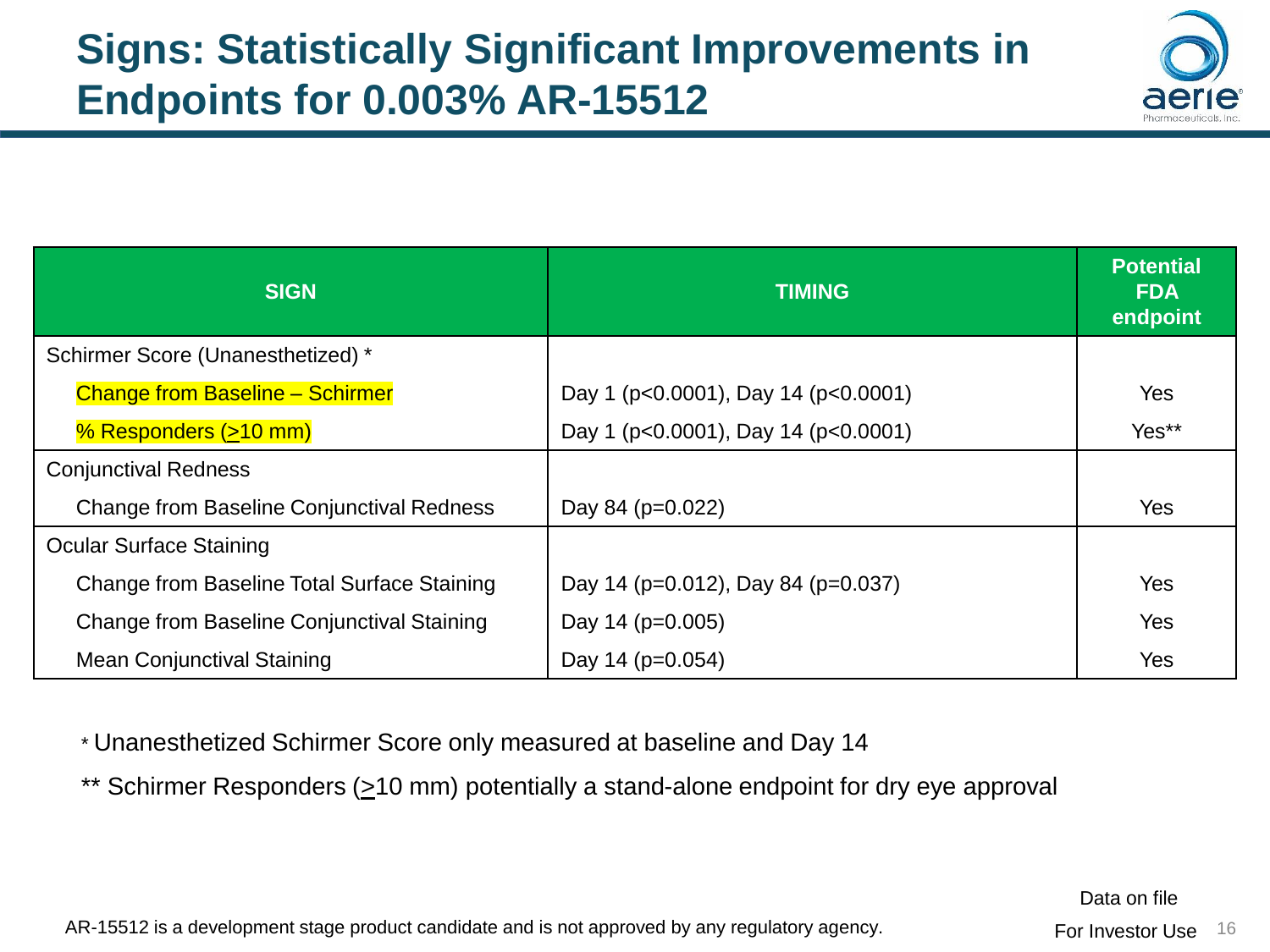#### **Signs: Change from Baseline Anesthetized Schirmer**



AR-15512 is a development stage product candidate and is not approved by any regulatory agency.

del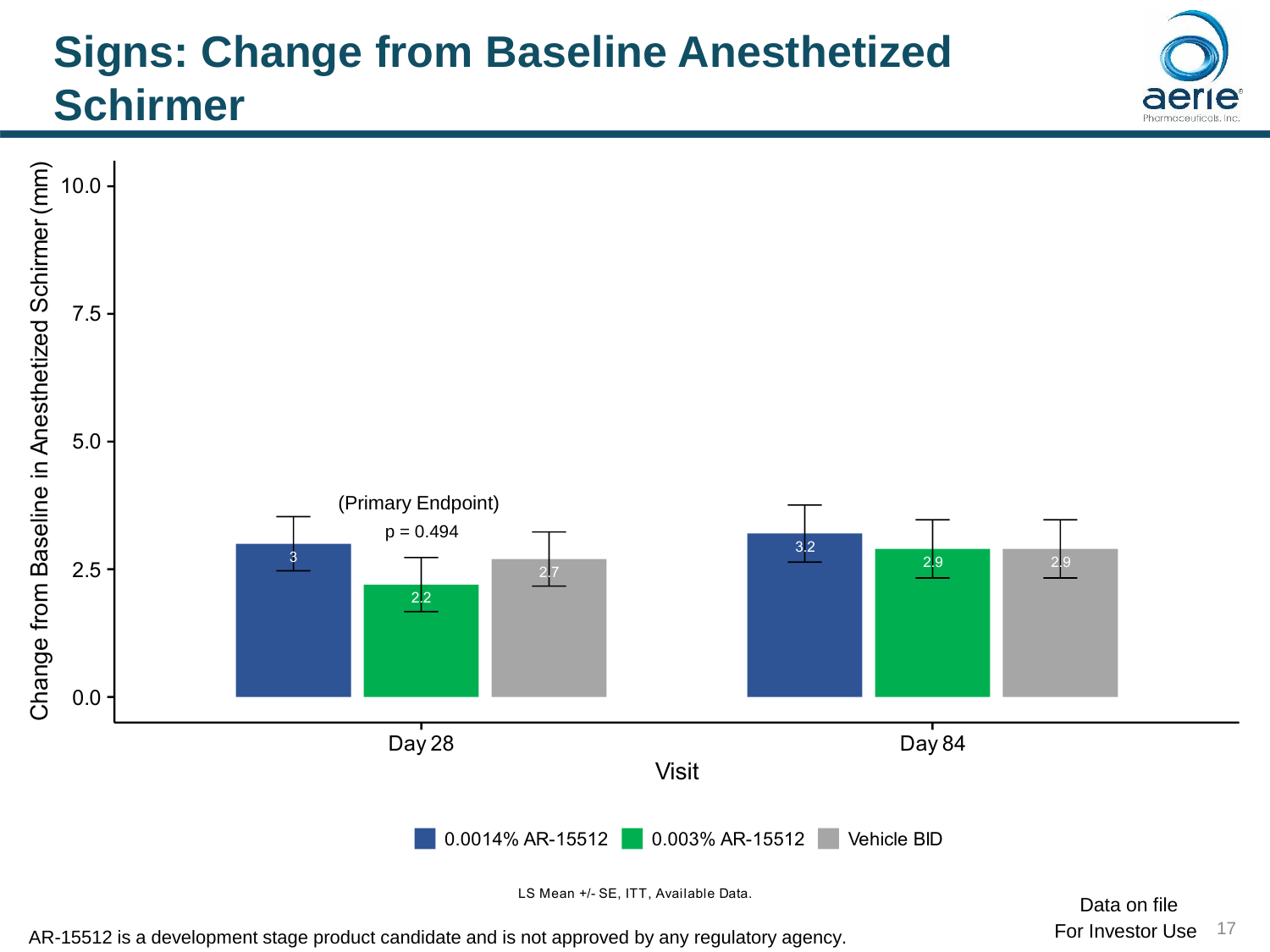



0.0014% AR-15512 0.003% AR-15512 Vehicle BID

Data on file

Mean +/- SE, ITT, Available Data.  $*=p<0.05$ AR-15512 is a development stage product candidate and is not approved by any regulatory agency.

For Investor Use 18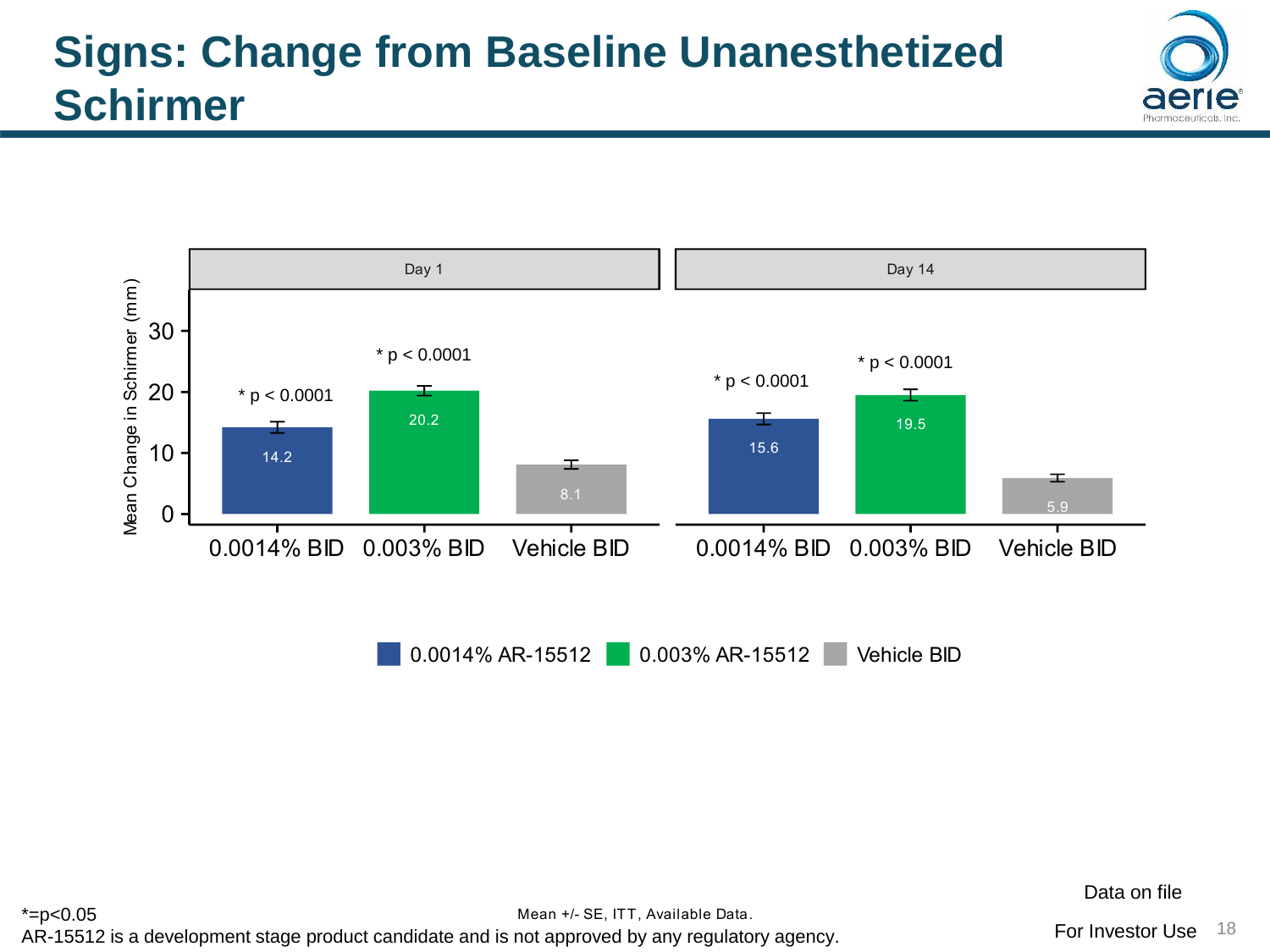## **Signs: Unanesthetized Schirmer Responders >10 mm**





ITT, Available Data.

 $*=p<0.05$ 

AR-15512 is a development stage product candidate and is not approved by any regulatory agency.

Data on file

For Investor Use 19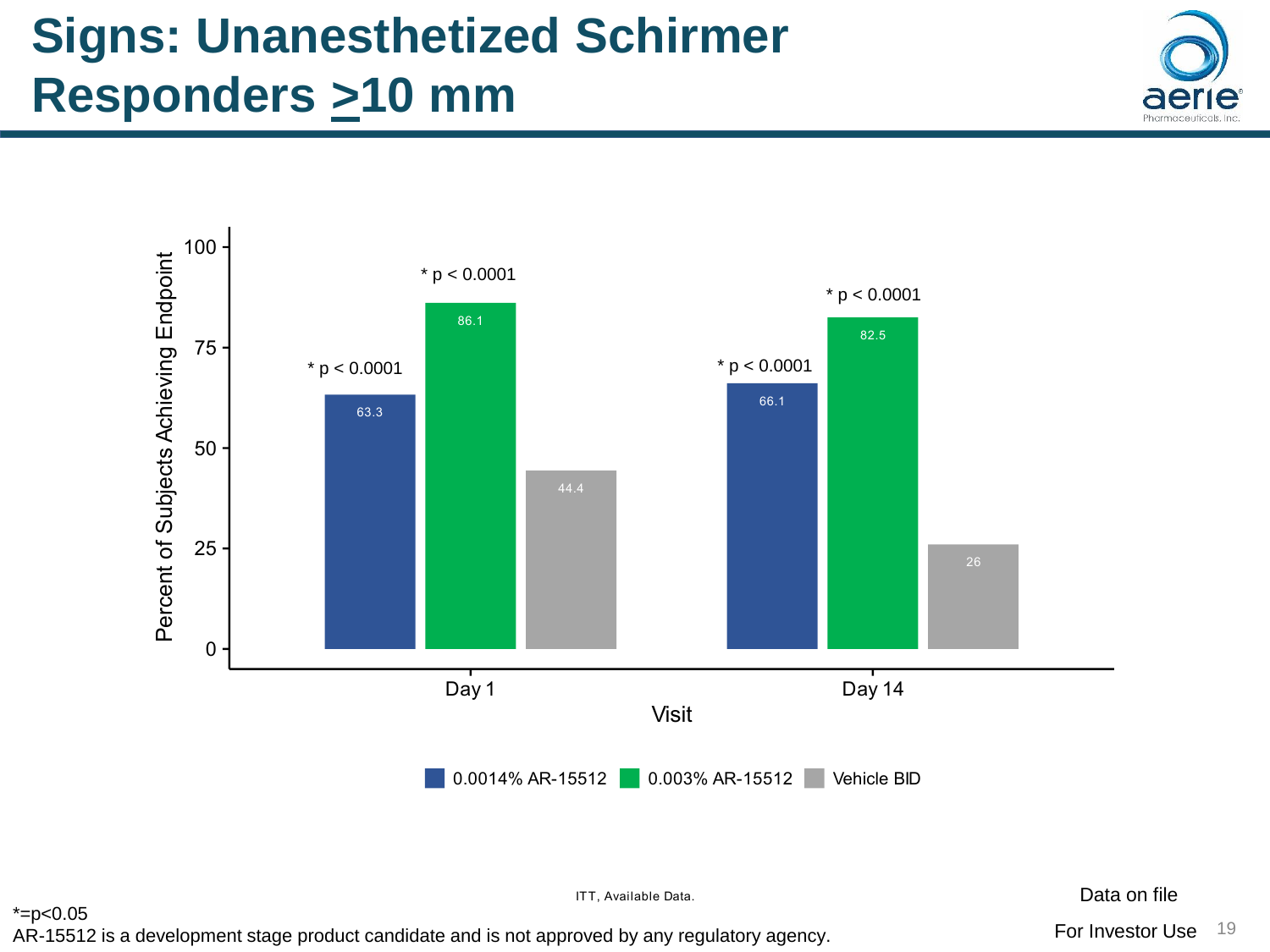## **Signs: Conjunctival Redness**





For Investor Use 20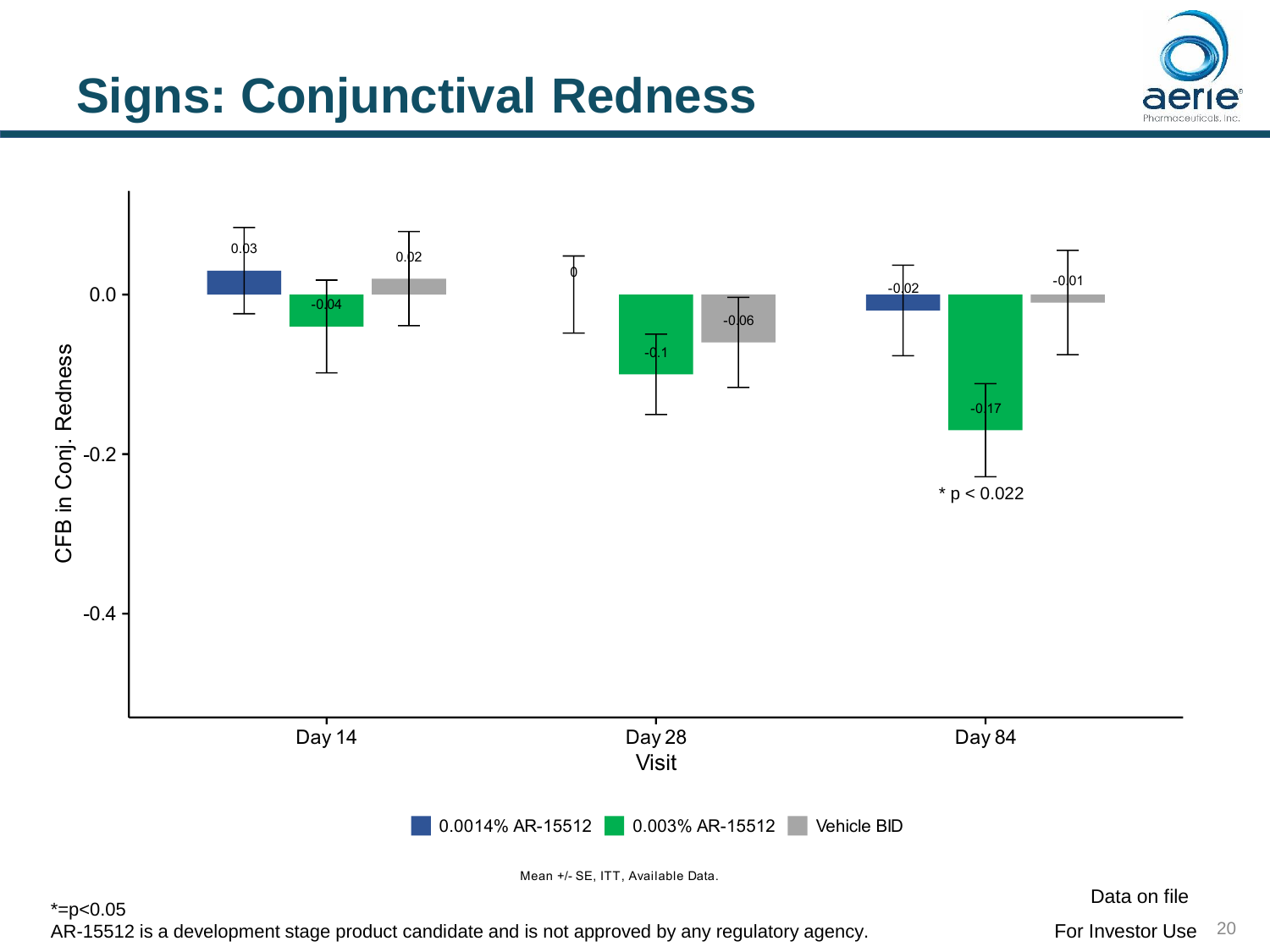## **Signs: Total Ocular Surface Staining**



For Investor Use 21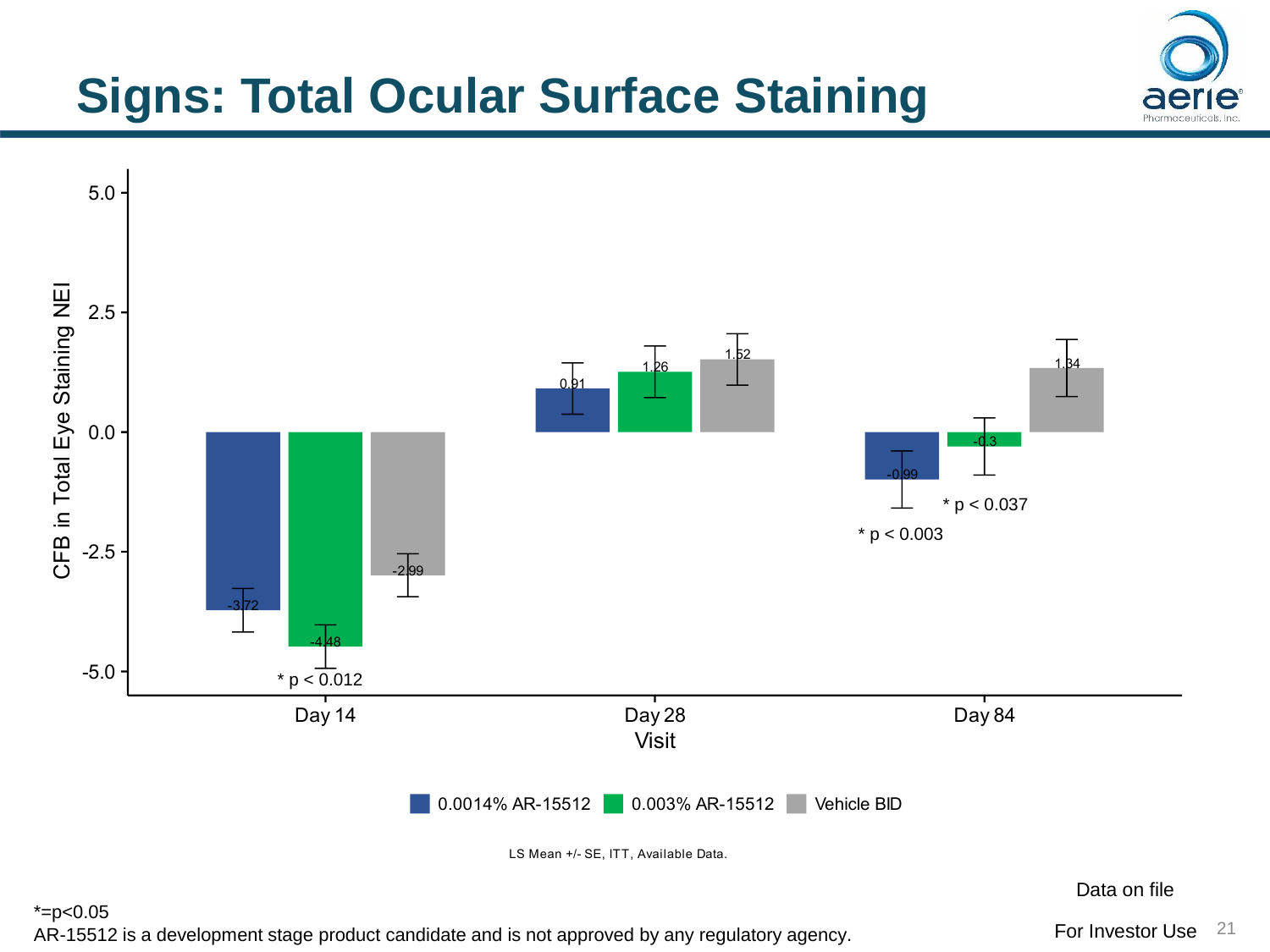### **Overall Safety**



- Overall, the study medications were well-tolerated.
	- No serious TEAEs were considered related to study medication.
	- Few TEAEs leading to study discontinuation.
	- Most TEAEs were ocular.

|                                                            | 0.0014% AR-15512<br>$n = 121$       | 0.003% AR-15512<br>$n = 122$        | Vehicle<br>$n = 126$                |
|------------------------------------------------------------|-------------------------------------|-------------------------------------|-------------------------------------|
| Any Treatment-Emergent AE                                  | 57 (47.1%)                          | 63 (51.6)                           | 26 (20.6%)                          |
| <b>Serious TEAEs</b>                                       | $1(0.8\%)$                          | $1(0.8\%)$                          | $2(1.6\%)$                          |
| <b>Serious TEAEs Related to Study</b><br><b>Medication</b> | $\mathbf 0$                         | $\mathbf 0$                         | $\overline{0}$                      |
| <b>TEAEs by severity</b><br>Mild<br>Moderate<br>Severe     | 50 (41.3%)<br>$5(4.1\%)$<br>2(1.7%) | 59 (48.4%)<br>3(2.5%)<br>$1(0.8\%)$ | 18 (14.3%)<br>7(5.6%)<br>$1(0.8\%)$ |
| <b>TEAEs Leading to Discontinuation</b>                    | 3(2.5%)                             | 2(1.6%)                             | $4(3.2\%)$                          |

Data on file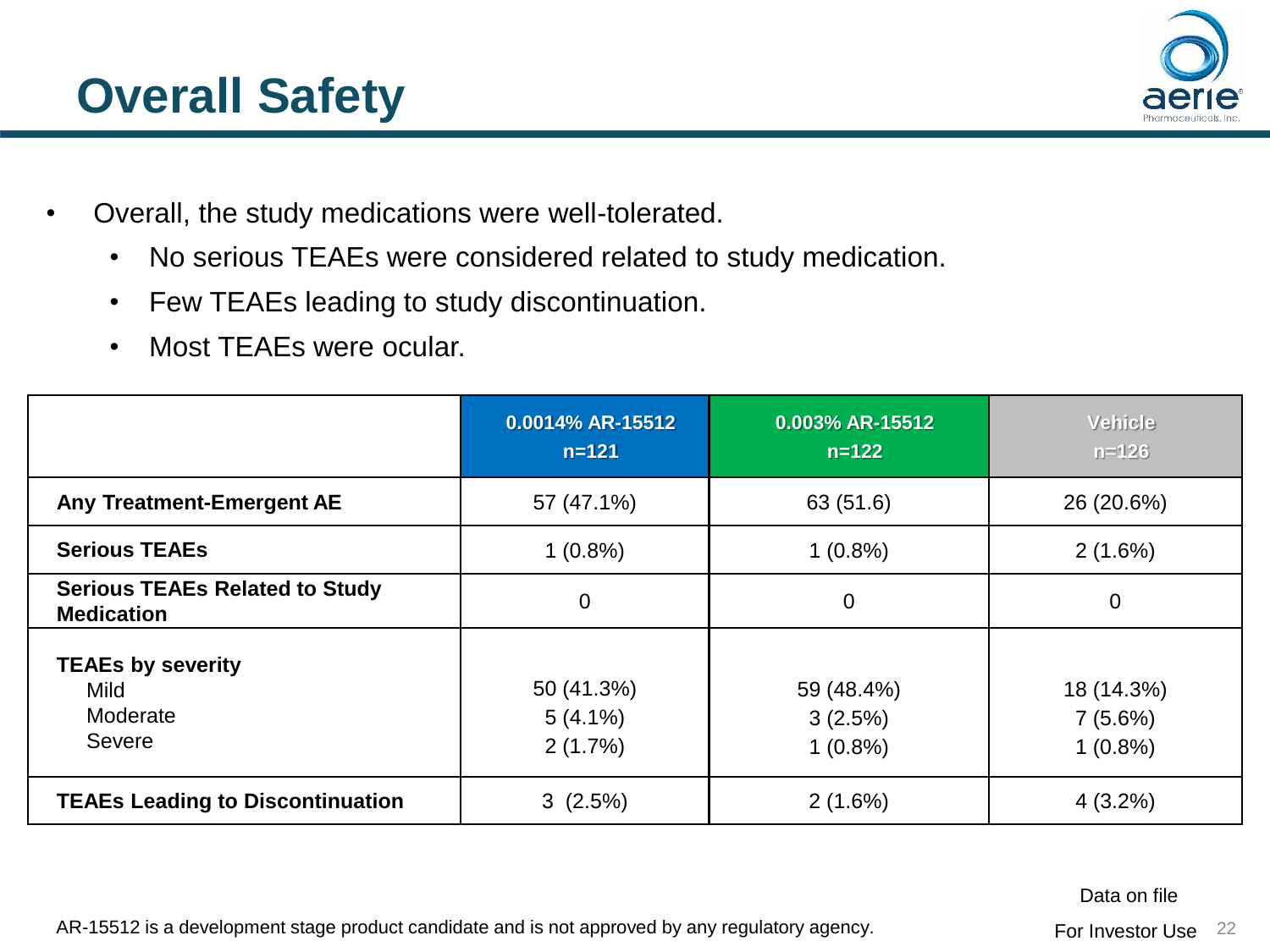- The vast majority of ocular TEAEs ( $\geq$  95% in active groups) were rated as mild by the subject.
	- Only 5 Ocular TEAEs (3 in 0.0014% and 2 in 0.003% groups) led to study discontinuation.

|                                                              | 0.0014% AR-15512<br>$n = 121$          | 0.003% AR-15512<br>$n = 122$        | Vehicle<br>$n = 126$                      |
|--------------------------------------------------------------|----------------------------------------|-------------------------------------|-------------------------------------------|
| Any Ocular Treatment-Emergent AE                             | 51 (42.1%)                             | 59 (48.4%)                          | 13 (10.3%)                                |
| <b>Ocular TEAE by Severity</b><br>Mild<br>Moderate<br>Severe | 49 (40.5%)<br>$1(0.8\%)$<br>$1(0.8\%)$ | 56 (45.9%)<br>2(1.6%)<br>$1(0.8\%)$ | 12 (9.5%)<br>$1(0.8\%)$<br>$\overline{0}$ |
| <b>Ocular TEAEs Leading to</b><br><b>Discontinuation</b>     | 3(2.5%)                                | 2(1.6%)                             | $1(0.8\%)$                                |

Data on file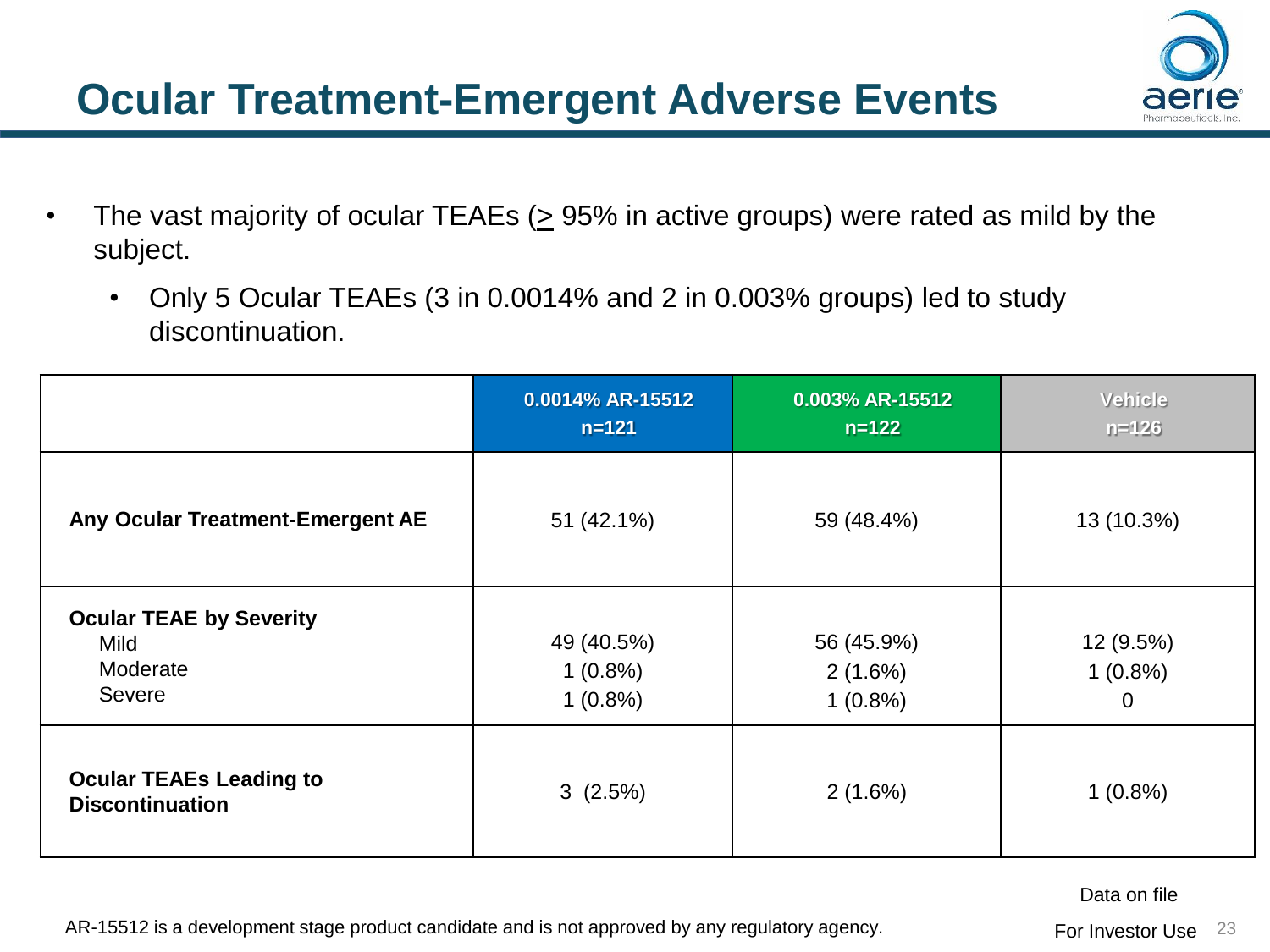### **Ocular Treatment-Emergent Adverse Events**



|                                                       | 0.0014% AR-15512<br>$n = 121$ | 0.003% AR-15512<br>$n = 122$ | Vehicle<br>$n = 126$ |
|-------------------------------------------------------|-------------------------------|------------------------------|----------------------|
| Any Ocular Treatment-Emergent AE                      | 51 (42.1%)                    | 59 (48.4%)                   | 13 (10.3%)           |
| Eye Disorder                                          | 12(9.9)                       | 6(4.9)                       | 9(7.1)               |
| Chalazion                                             | 0                             | 0                            | 1(0.8)               |
| Conjunctival hemorrhage                               | $\mathbf 0$                   | $\Omega$                     | 1(0.8)               |
| Conjunctival hyperemia                                | 1(0.8)                        | $\Omega$                     | 0                    |
| Conjunctival edema                                    | 1(0.8)                        | ∩                            | 0                    |
| Corneal epithelium defect                             | $\mathbf 0$                   | ∩                            | 1(0.8)               |
| Corneal infiltrate                                    | 1(0.8)                        |                              | 0                    |
| Eye irritation                                        | 1(0.8)                        | ∩                            | $\Omega$             |
| Eye pain                                              | 1(0.8)                        |                              | $\Omega$             |
| Eye pruritis                                          | 1(0.8)                        |                              | $\Omega$             |
| Eyelid margin crusting                                | 0                             |                              | 1(0.8)               |
| Eyelid edema                                          | 1(0.8)                        |                              | 0                    |
| Lacrimation increased                                 | 2(1.7)                        | $\Omega$                     | 0                    |
| Photophobia                                           | 1(0.8)                        |                              | $\Omega$             |
| Posterior capsular opacification                      | $\mathbf 0$                   | $\Omega$                     | 1(0.8)               |
| <b>Retinal tear</b>                                   | 1(0.8)                        | $\overline{0}$               | 0                    |
| Swelling of eyelid                                    | 0                             | 2(1.6)                       | $\Omega$             |
| Vision blurred                                        | $\mathbf 0$                   | 1(0.8)                       | 1(0.8)               |
| Visual acuity reduced                                 | 2(1.7)                        | 2(1.6)                       | 2(1.6)               |
| Visual impairment                                     | $\mathbf 0$                   | 1(0.8)                       | 0                    |
| Vitreous Detachment                                   | 2(1.7)                        | $\mathbf 0$                  | 1(0.8)               |
| <b>General Disorder and Administration site</b>       | 45 (37.2)                     | 53 (43.4)                    | 4(3.2)               |
| Instillation site irritation                          | 1(0.8)                        | $\mathbf 0$                  | $\mathbf 0$          |
| Instillation site burning or stinging                 | 45 (37.2)                     | 53 (43.4)                    | 4(3.2)               |
| Instillation site pruritis                            | 1(0.8)                        | 1(0.8)                       | 0                    |
| <b>Infections</b>                                     | $\mathbf{0}$                  | $\mathbf 0$                  | 1(0.8)               |
| Conjunctivitis                                        |                               |                              |                      |
| <b>Injury</b>                                         | $\mathbf 0$                   | 1(0.8)                       | 0                    |
| <b>Corneal Abrasion</b>                               |                               |                              |                      |
| Investigations                                        | $\mathbf 0$                   | 1(0.8)                       | 0                    |
| Vital Dye Staining                                    |                               |                              |                      |
| <b>Nervous System Disorders</b><br>Migraine with aura | $\mathbf 0$                   | 1(0.8)                       | 0                    |
| <b>Skin manifestations</b>                            | 1(0.8)                        | $\mathbf 0$                  | 0                    |
| Echymosis                                             |                               |                              |                      |

AR-15512 is a development stage product candidate and is not approved by any regulatory agency. Data on file For Investor Use 24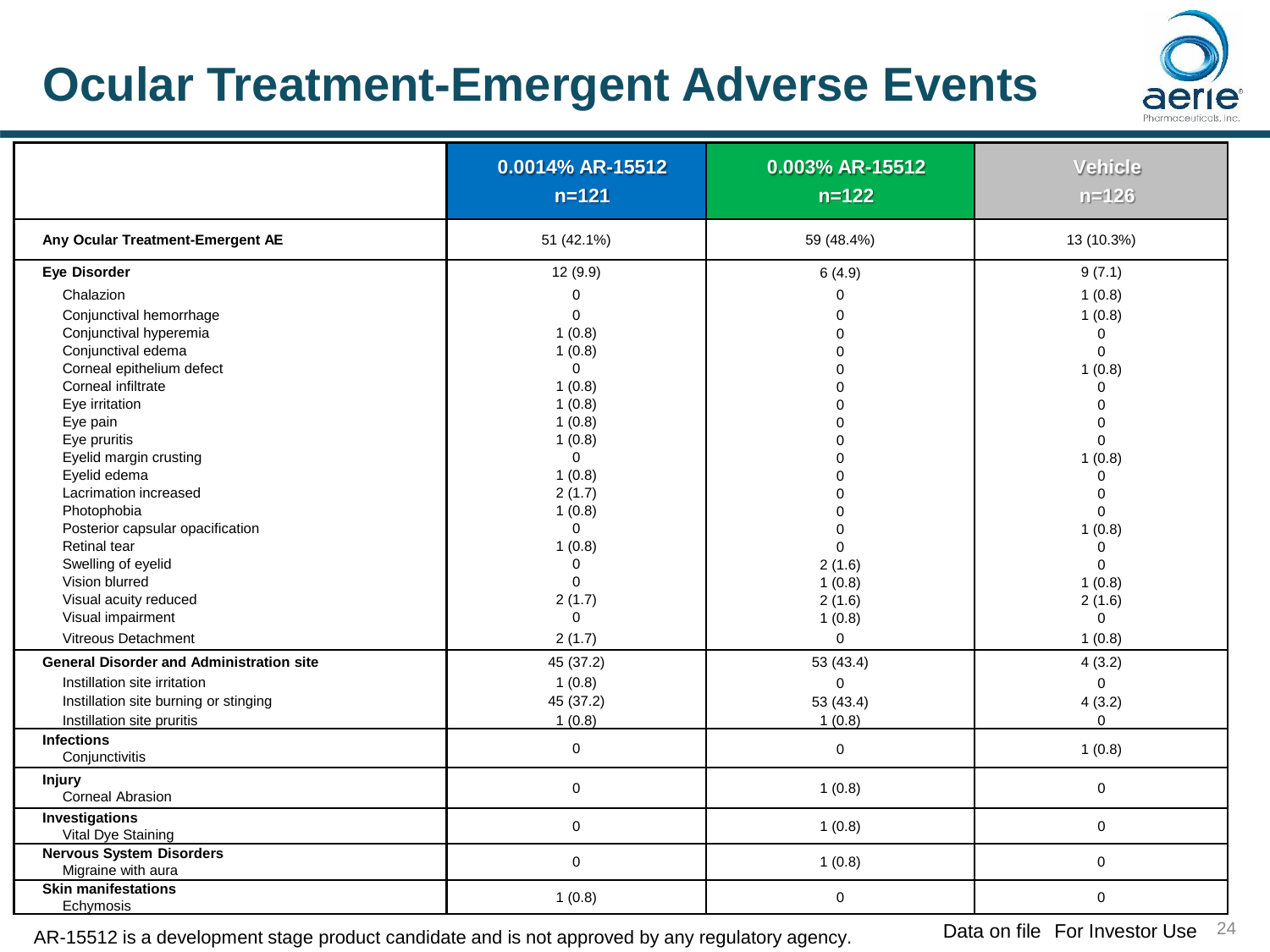# **Burning or Stinging Upon IP Instillation**



 $0.0014\%$  AR-15512 0.003% AR-15512 Vehicle

• Overall, 3 subjects discontinued the study early due to instillation site burning (2 in 0.0014% and 1 in 0.003%) and 1 subject discontinued due to instillation site stinging (0.003%)

Data on file

AR-15512 is a development stage product candidate and is not approved by any regulatory agency.

For Investor Use 25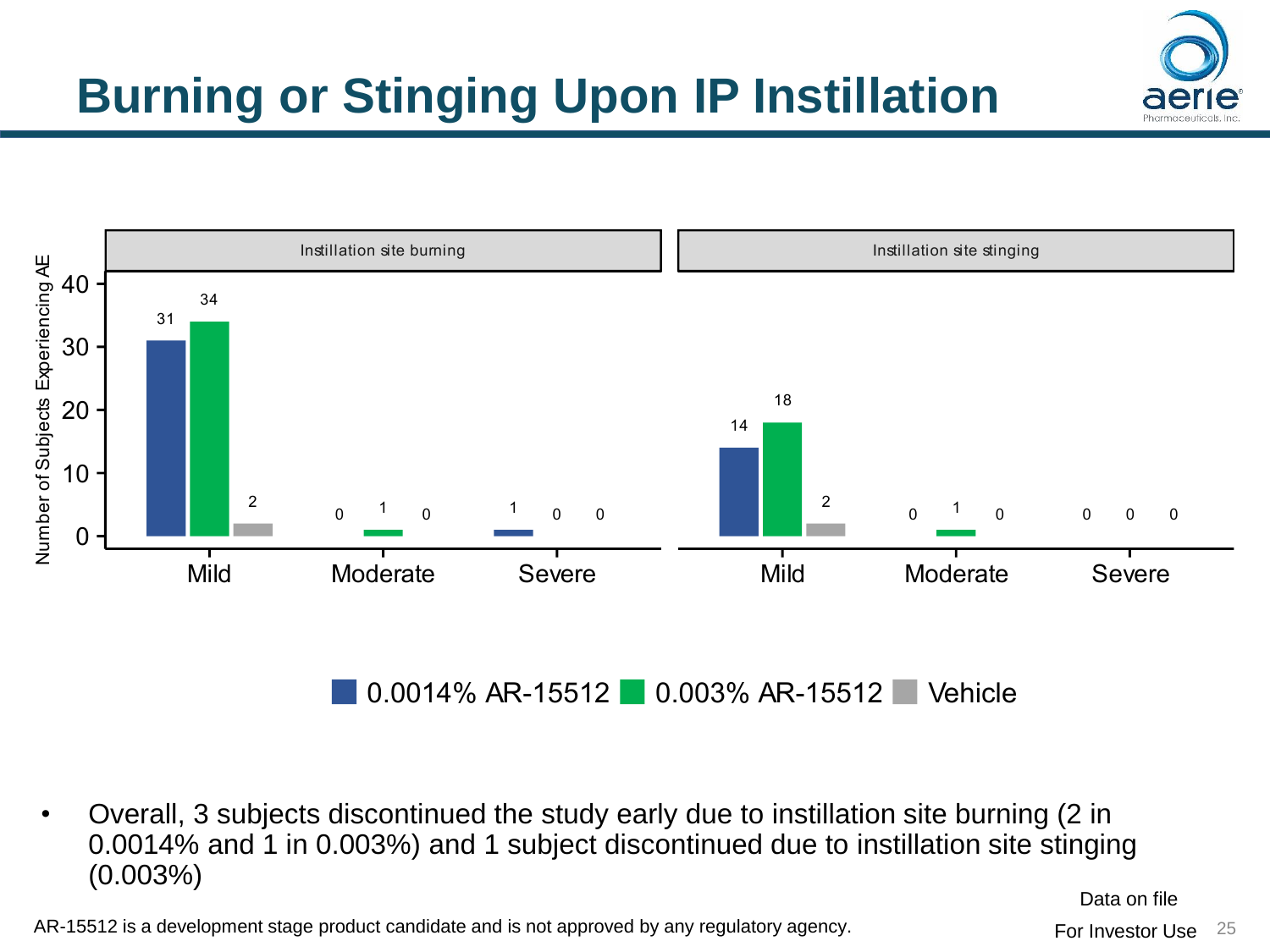- Similar percentage of non-ocular treatment-emergent AEs across all groups without any notable findings.
	- None of the systemic AEs were considered to be likely related or related to study medication.

|                                                                         | 0.0014% AR-15512<br>$n = 121$          | 0.003% AR-15512<br>$n = 122$            | <b>Vehicle</b><br>$n = 126$     |
|-------------------------------------------------------------------------|----------------------------------------|-----------------------------------------|---------------------------------|
| Any Ocular Treatment-Emergent AE                                        | 18 (14.9%)                             | $9(7.4\%)$                              | 16 (12.7%)                      |
| <b>Non-Ocular TEAE by severity</b><br><b>Mild</b><br>Moderate<br>Severe | 13 (10.7%)<br>$4(3.3\%)$<br>$1(0.8\%)$ | 8(6.6%)<br>$1(0.8\%)$<br>$\overline{0}$ | $9(7.1\%)$<br>6(4.8%)<br>1(0.8) |
| <b>Non-Ocular TAEs leading to</b><br>discontinuation                    | $\mathbf 0$                            | $\overline{0}$                          | $3(2.4\%)$                      |

Data on file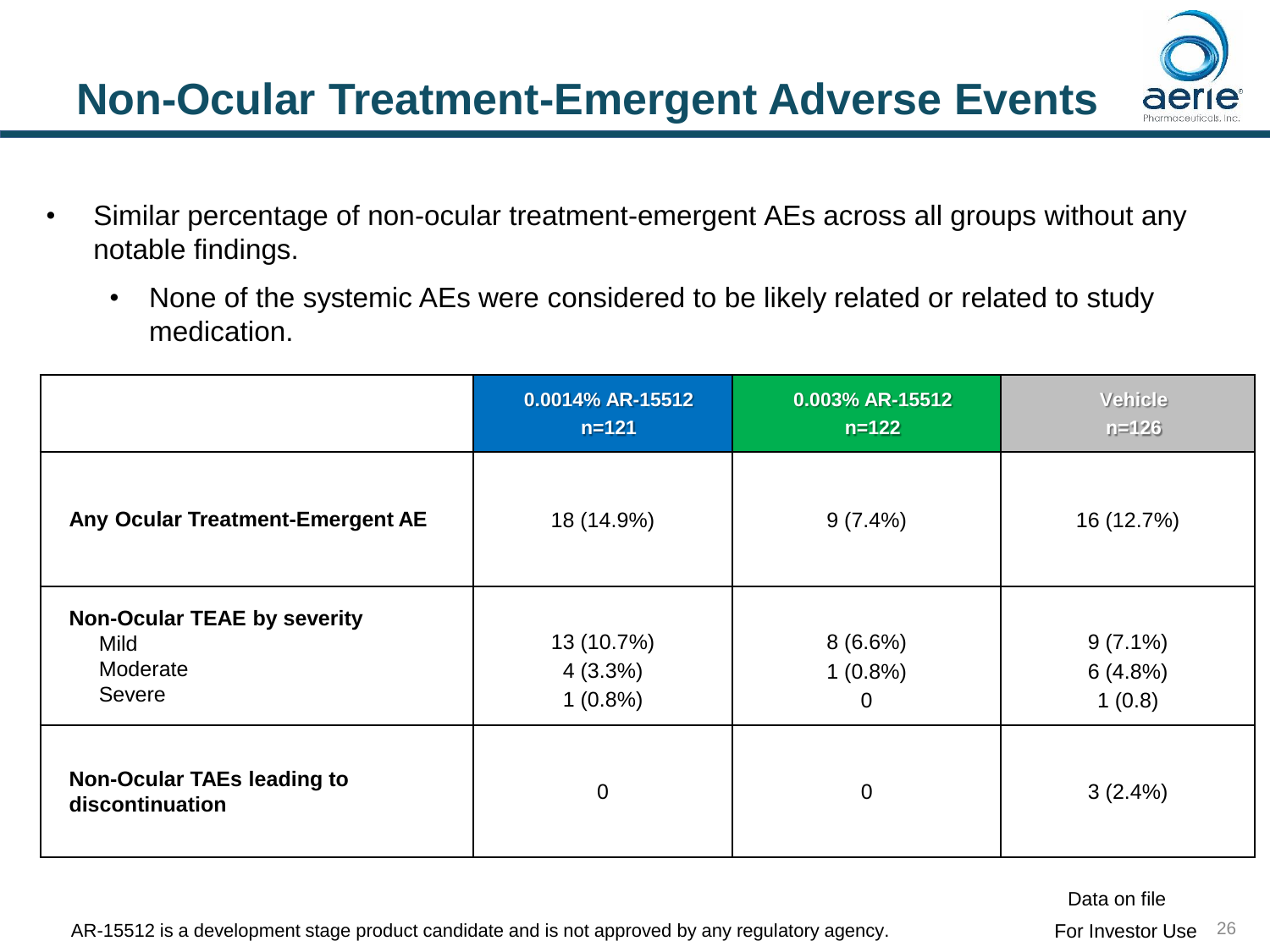## **Summary**



- In this Phase 2b clinical study, 369 dry eye subjects were randomized to one of 3 treatment groups (0.0014% AR-15512, 0.003% AR-15512 or vehicle).
- Statistically significant efficacy was demonstrated across multiple pre-specified symptom and sign endpoints with 0.003% AR-15512.
	- Symptoms: Ocular Discomfort, SANDE, Eye Dryness.
	- Signs: Tear production, conjunctival redness, ocular surface staining.
- Early onset (within 14 days) of efficacy as well as continued improvement in symptoms and signs demonstrated over 3-months.
- The formulations were safe and well-tolerated.
	- Vast majority (~95%) of all ocular AEs rated as mild and < 2% of subjects in the 0.003% treatment group discontinued due to AEs.
	- No systemic or serious AEs attributed to study medication.
- 0.003% AR-15512 selected for advancement to Phase 3 development.

Data on file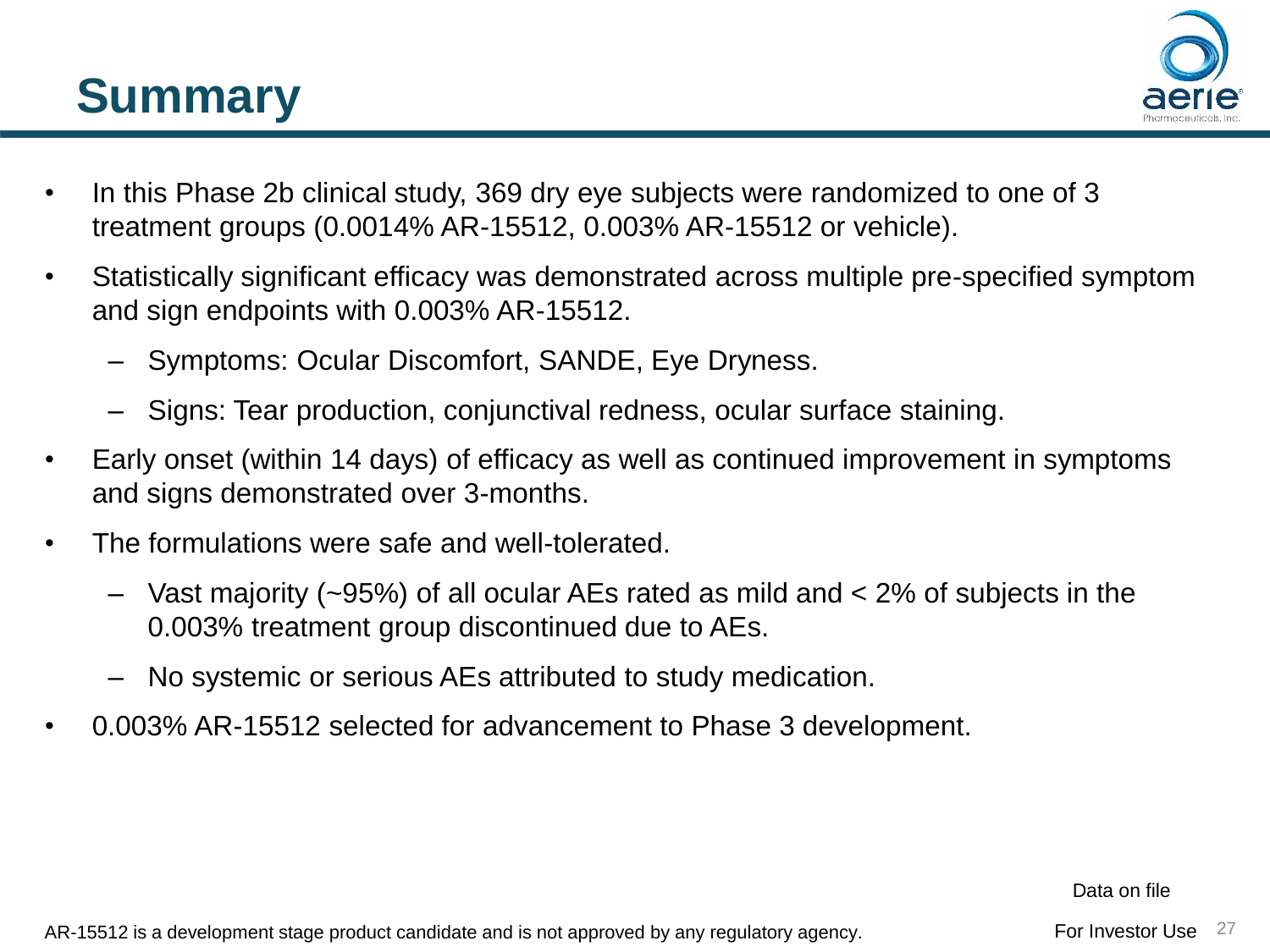



- End-of-Phase 2 meeting with FDA in Q1 2022 with Phase 3 initiation in Q2 2022.
- Plan two 3-month efficacy studies and safety study.
- Expected NDA submission H1 2024.